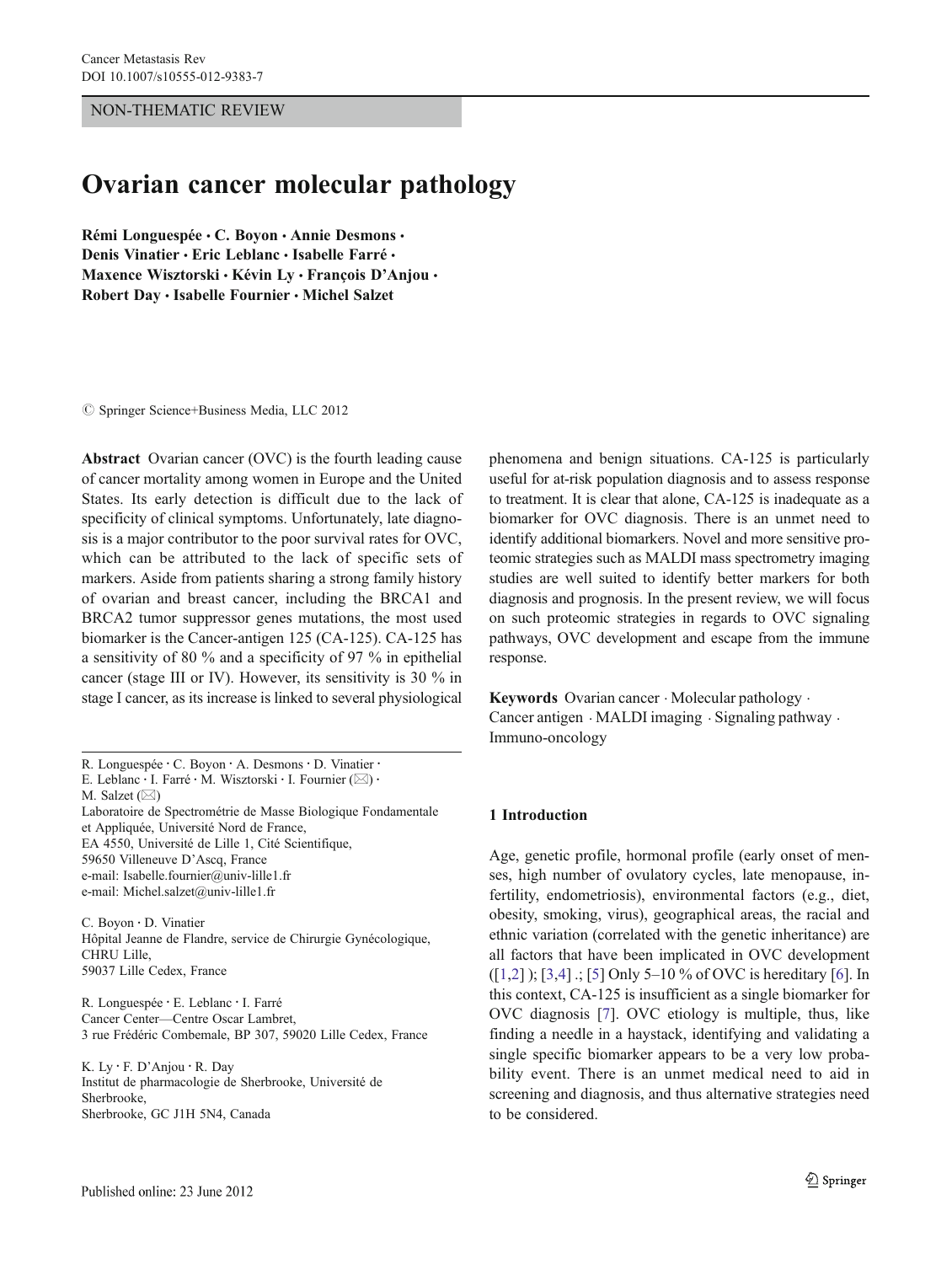#### 2 OVC signaling pathways

Major intracellular signaling pathways are involved in OVC cell development. The understanding of the malignant mechanisms and the transformation of ovary cells to epithelial OVC are seen as a path to identify specific OVC biomarkers. The genetic studies reflect that OVC polymorphisms are highly unstable [[8\]](#page-13-0). In fact, genic amplification, mutations, hypermethylations, and numerous chromosomal deletions have been found in OVC pointing the identification of several main categories of genes involved in OVC development such as tumor suppressor genes and oncogenes (Table [1\)](#page-2-0) [[6,9](#page-13-0)–[12\]](#page-13-0). Thus, these genes are directly linked to cell signaling pathways, which play a central role in cancer cell growth, survival, invasion, and metastasis [\[13\]](#page-13-0). Discovering the "circuit maps" of these signaling pathways in OVC seems a good challenge for detecting novel therapeutic strategies [\[14](#page-13-0)–[16\]](#page-13-0). According to literature, the signaling pathways associated with OVC are the followings: the nuclear factor kappa-light-chain-enhancer of activated B cells (NF-kB) pathway, the activator of transcription 3 (Jak-STAT 3) pathway, the mitogen-activated protein kinase (MAPK) pathway, the proto-oncogene tyrosineprotein kinase Src pathway, the ErbB activation pathway, the lysophosphatidic acid (LPA) pathway, the phosphatidylinositol 3-kinases (PI3K) pathway, the Mullerian inhibitory substance receptor pathway, the EGF and VGEF pathways and the ER beta pathway [\[17](#page-13-0)–[40\]](#page-14-0).

## 2.1 Nuclear factor kappa-light-chain-enhancer of activated B cells pathway

A correlation has been demonstrated between nuclear factor kappa-light-chain-enhancer of activated B cells (NF-κB) activation and OVC clinical profile showing that the expression of NF-κB p65 in OVC tumors is mainly nuclear and that their levels correlate with poor differentiation and late FIGO stage [[41\]](#page-14-0). Positive patients for NF-κB p65 subunit staining had lower cumulative survival rates and lower median survival (20 % and 24 months, respectively) than negative patients (46.2 % and 39 months, respectively). Recently, microRNA-9 (miR-9) has been shown to downregulate the levels of NF-κB1 [[42\]](#page-14-0). Moreover, results from gene expression microarray, using the highly specific  $IKK\beta$ small-molecule inhibitor ML120b or IKKβ siRNA to decrease IKKβ expression, showed that IKKβ-NF-κB pathway controls genes associated with OVC cell proliferation, adhesion, invasion, angiogenesis, and the creation of a proinflammatory microenvironment. The NF-κB family proteins are implicated in signaling pathways driving tumor development and progression by activating anti-apoptotic genes. It also activates genes involved in cell cycle progression and the secretion of tumor necrosis factor (TNF)  $\alpha$ , interleukin (IL)-6, and growth hormones. Moreover, NF-κB regulates genes promoting pro-angiogenic environment through enhanced production of IL-8 and vascular endothelial growth factor and creation of a microenvironment that may prevent immune surveillance [\[43](#page-14-0)–[45](#page-14-0)].

### 2.2 The mitogen-activated protein kinase pathway

Previous studies identified that mitogen-activated protein kinase (MAPK) pathway is activated in OVC (ref). The downregulation of CL100, an endogenous dual-specificity phosphatase known to inhibit MAPK, plays a role in progression of human OVC by promoting MAPK pathway [\[46](#page-14-0)]. OVC epithelial cells display 10–25 times less activity of C100 compared to normal ovarian epithelial cells. The MEK inhibitor PD98059 sensitized OVC cell lines to Cisplatin. Upregulation of CL100 in ovarian cancer cells decreases adherent and non-adherent cells growth and induces phenotypic changes, including loss of filopodia and lamellipodia in association to decreased cell motility [[46\]](#page-14-0). Thus, the development of specific MAPK pathway inhibitors is currently in process [\[47](#page-14-0)].

#### 2.3 The ErbB activation pathway

Overexpression of c-erbB-2 protein in tumors has been reported from approximately 25 % of patients with epithelial OVC [[48,49](#page-14-0)]. Multivariate analysis showed that c-erbB-2 overexpression and residual tumors, greater than 2 cm, decrease survival rates [\[48](#page-14-0),[49\]](#page-14-0).

#### 2.4 The Mullerian inhibitory substance receptor pathway

Anti-Müllerian hormone (AMH) is a member of the transforming growth factor β (TGF-β) family In absence of AMH, Müllerian ducts of both sexes develop into uterus, Fallopian tubes, and the upper part of the vagina. Also, AMH exerts inhibitory effects on the differentiation and steroidogenesis of the immature ovaries, the follicle of adult ovaries and as well as fetal and postnatal Leydig cells. Other proposed targets of AMH actions include breast, prostate, ovarian, and uterine cancer cells [[50\]](#page-14-0).

#### 2.5 Lysophosphatidic acid signaling pathway

Lysophosphatidic acid (LPA) is generated through hydrolysis of lysophosphatidyl choline by lysophospholipase D/autotaxin or via hydrolysis of phosphatidic acid by phospholipase  $A_2$  or  $A_1$ . LPA is a ligand for at least four different heptahelical transmembrane G protein-coupled receptors (GPCR;  $LPA<sub>1</sub>/$ endothelial differentiation gene (Edg)2, LPA<sub>2</sub>/Edg4, LPA<sub>3</sub>/ Edg7, and LPA<sub>4</sub>/GPR23/P<sub>2</sub>Y<sub>9</sub>) results in activation of at least three distinct G protein subfamilies  $(G_q, G_i, G_{12/13})$  and initiation of multiple signaling pathways, including Ras/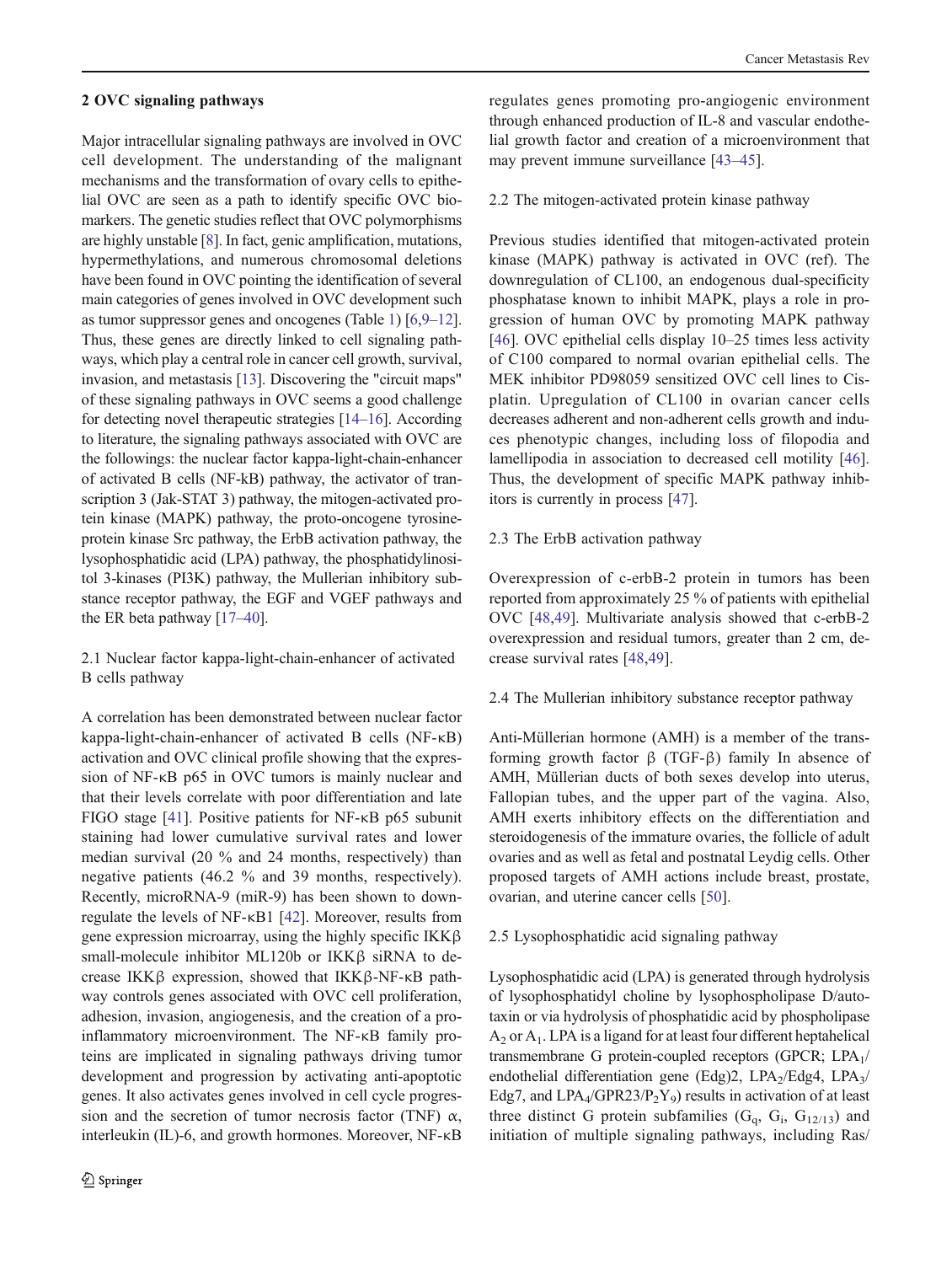<span id="page-2-0"></span>Raf/mitogen-activated protein kinase, phosphoinositide-3-kinase/Akt, phospholipase C/protein kinase C, or RhoA small GTPase signaling [[51\]](#page-14-0). Activation of these G-proteins stimulates release of cell surface metalloproteases, like the ADAM family, inducing subsequently cleavage of EGF-like ligand precursors and thus EGFR (HER/erbB) family of. This transactivation process seems to involve many signaling pathways, e.g., mitogen-activated protein kinase (p38 and p44/42), protein kinase C or c-Src. LPA induces cancer cell proliferation, survival, drug resistance, invasion, opening of intercellular tight junctions and gap junction closure, cell migration, or metastasis [\[51\]](#page-14-0).

### 2.6 Phosphatidylinositol 3-kinases pathway

The phosphoinositide 3-kinase (PI3K)/AKT pathway is a key component of cell survival and is implicated in OVC cell motility, adhesion, and contributes to metastatic/invasive phenotypes of various cancer cells. PI3K was also reported to be involved in cell growth and transformation. Its effect is related to indirect or direct deregulation of its signaling pathway and causes aberrant cell-cycle progression and transformation of normal cells into tumor cells. Due to hyperactivation of the PI3K/Akt pathway in many cancers and its role in multiple aspects of cancer progression, inhibition of the PI3K/Akt signaling pathway has been investigated as a treatment for cancer [\[52](#page-14-0)]. A proof of concept is based on the loss of function of inositol polyphosphate 4-phosphatase type II (INPP4B) from the PI3K/ Akt pathway acting as a tumor suppressor. Remarkably, loss of INPP4B in ovarian cancer correlates with poor patient outcomes [\[52](#page-14-0)].

# 2.7 Estrogen receptors pathway

The mitogenic action of estrogen seems to be critical to the etiology and progression of human gynecologic cancers [\[53,54](#page-14-0)]. Estrogens influence the growth, differentiation, and function of reproductive tissues by interacting with their receptors to mediate various signaling pathways associated with the risk of ovarian cancer [[53,54](#page-14-0)]. Estrogen receptors

Table 1 The genetic polymorphism of the OVC

exist in two forms, estrogen receptor alpha  $(ER\alpha)$  and estrogen receptor beta (ERβ) which is the predominant estrogen receptor in the ovaries [\[26](#page-14-0)]. Recent in vivo and in vitro studies suggest that ERβ is involved with the control of cellular proliferation, motility and apoptosis in ovarian cancer; and loss of ERβ expression is associated with tumor progression [[55,56](#page-15-0)].

Taken together, the above studies reveal that all these signaling pathways are implicated in OVC cell differentiation, cell movement and apoptosis, and are directly linked to OVC tumor suppressor genes and oncogenes (Table 1). At this moment, it is relevant to establish a link between these signaling pathways and proteins specific to OVC cells previously identified by classical proteomic studies or mass spectrometry imaging (MSI).

# 3 Proteomic studies

Since the last decade, proteomic studies have been widely used to identify key proteins implicated in different ovarian cancer processes. Using these new technologies, many authors identified panels of biomarkers and tested these for their relevant utility to screen early stages of the disease. Candidate biomarkers have been detected in serum or tissues using SELDI chips analysis. From this method, a biomarker, the alpha chain of haptoglobulin, has been identified and found in higher levels in samples from OVC patient [\[57](#page-15-0)]. Then, a protein pattern has been determined by Yu et al. [[58\]](#page-15-0) with 96.7 % specificity, 96.7 % sensitivity, and a predictive positive value of 96.7 %. Another group reported the use of the following markers: transthyretin, beta-hemoglobin, apolipoprotein A1, and when used in combination with CA 125, has been found to have a ROC of 0,959 for the detection of ovarian cancer, when CA 125 used alone 0.613 [[59\]](#page-15-0). Two separate classical proteomic studies in 2006 [\[60](#page-15-0)] and 2008 [[61\]](#page-15-0), using liquid chromatography (LC) separation followed by MS (LC-MS), have shown that early and late stage endometroid ovarian carcinoma MS profiles can be distinguished using a clustering analysis, which separates profiles based on feature similarity; in

|                 | Gene classification Tumors suppressors                                                                             |                                                            | Oncogenes                                                                                            |                                                 |  |
|-----------------|--------------------------------------------------------------------------------------------------------------------|------------------------------------------------------------|------------------------------------------------------------------------------------------------------|-------------------------------------------------|--|
|                 | ARHI, RASSF1A, DLEC1, SPARC, DAB2,<br>PLAGL1, RPS6KA2, PTEN, OPCML, BRCA2,<br>ARL11, WWOX, TP53, DPH1, BRCA1, PEG3 |                                                            | RAB25, EVI1, EIF5A2, PRKCI, PIK3CA,<br>MYK, EGFR, NOTCH3, KRAS, ERBB2,<br>PIK3R1, CCNE1, AKT2, AURKA |                                                 |  |
| Gene modulation | Amplification                                                                                                      | Mutation                                                   | Hypermethylation                                                                                     | Deletion                                        |  |
| Activation      | RAB25, PRKCI, EVI1 and<br>PIK3CA, FGF1, MYC,<br>PIK3R1 and AKT2, AURKA                                             | KRAS, BRAF, CITNNB1,<br>CDKN2A, APC, PIK3CA,<br>KIT, SMAD4 | IGF2, SAT2                                                                                           |                                                 |  |
| Deletion        |                                                                                                                    | BRCA1, BRCA2,<br>PTEN, TP53                                | MUC2, PEG3, MLH1,<br>ICAM1, PLAGL1, ARH1                                                             | BRCA1, BRCA2, PTEN,<br>TP53, PEG3, PLAGL1, ARHI |  |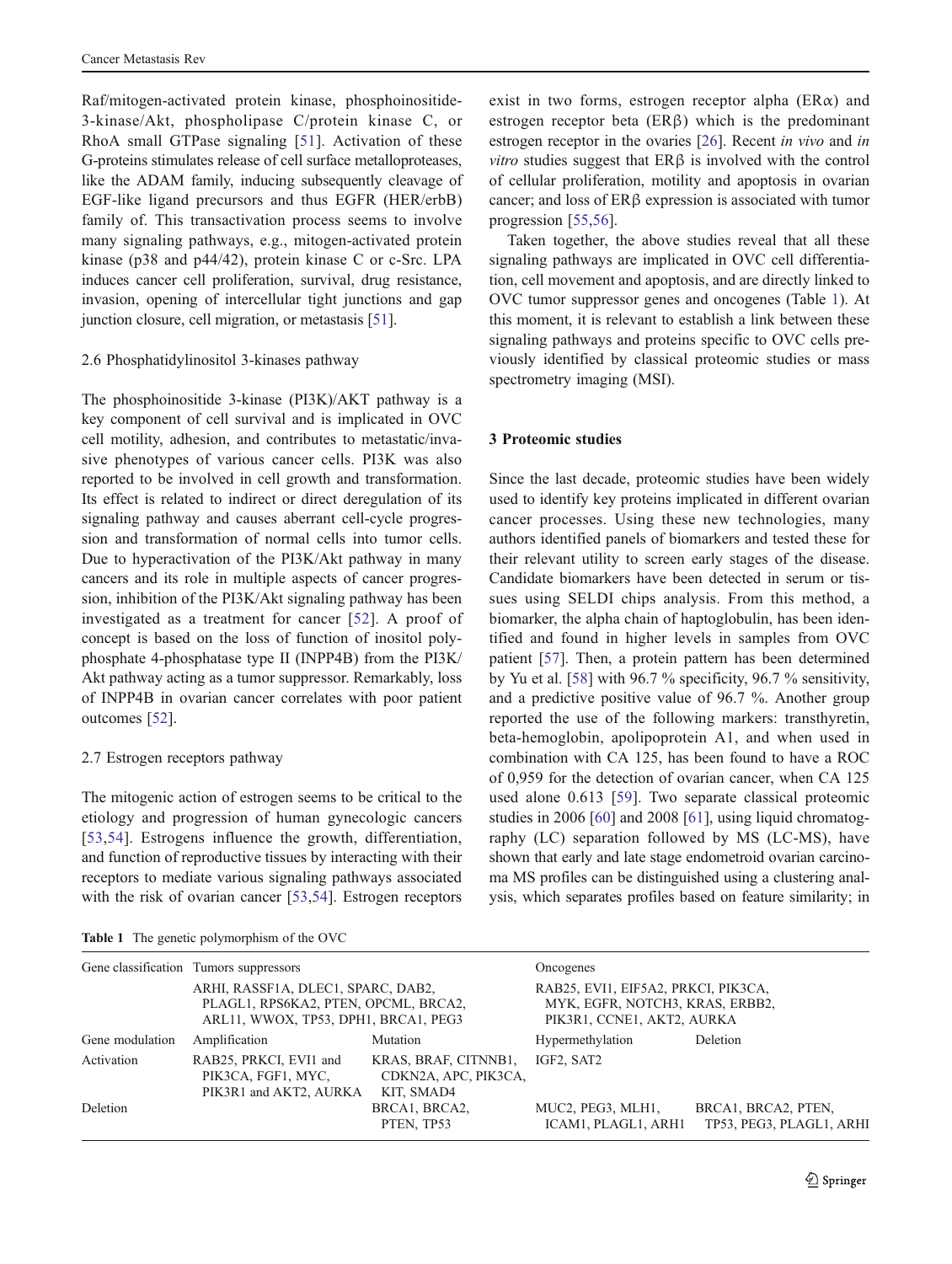this case, similar protein masses. These studies demonstrate that "classical" proteomics can generate molecular fingerprints of a disease. However, the disadvantage of this method is the loss of molecular discrimination of tissues subtypes regarding the anatomical context. This effect can be seen in heterogeneous carcinomas where different structural elements express specific proteome. Laser capture micro-dissection (LCM) is one of the techniques used to solve this problem/ inconvenient, but this method is time consuming and based on cells phenotypes rather than the molecular content of the cells. MALDI mass spectrometry imaging (MSI) keeps the spatial localization of the markers and discriminates cells to theirs molecular content. Using this technology, our group has been able to discriminate several novel biomarkers in ovarian cancer (Fig. [3](#page-8-0) [[62](#page-15-0),[63\]](#page-15-0)) e.g., the C-terminal fragment of the immunoproteasome 11S, Reg alpha or mucin 9. In 2010, Hoffmann's team was able to identify 67 proteins, using this technology on formalin-fixed paraffin-embedded (FFPE) archived ovarian tissue [\[64](#page-15-0),[65](#page-15-0)]. In sum, proteomic studies performed at the level of the serum, ascites, and tissues have also clearly shown the presence of protein associated the intracellular signaling pathways activation, i.e., protein associated with cell proliferation, signaling to skeleton, invasion, resistance (Table 2).

### 3.1 Proteins associated with cell proliferation

The protein family S100 has been previously detected in aggressive ovarian tumors [[66\]](#page-15-0) and more specifically, S100 A11 and S100 A12 proteins have been identified by MALDI-MSI [[67\]](#page-15-0). S100 A11 has been detected in ovarian ascites [[68\]](#page-15-0) and this protein (or calgizzarin) is known to regulate cell growth through the inhibition of DNA synthesis [\[69](#page-15-0),[70\]](#page-15-0). S100 A12 is known to promote leukocyte migration in chronic inflammatory responses [[71\]](#page-15-0). The expression of oviduct-specific glycoprotein (OGP, Mucin-9), a marker of normal oviductal epithelium has also been reported in conjunction with S100 proteins and cytoskeleton modifying proteins [\[67\]](#page-15-0). Supportive data were provided by Woo and associates who found that OGP is a tubal differentiation marker and may indicate early events in ovarian carcinogenesis. These data also support the hypothesis, recently reported, of oviduct ascini as the origin of serous ovarian carcinoma [[1](#page-13-0)]. From immune components, stromal cellderived factor-1 (SDF-1), induces proliferation in OVC by increasing the phosphorylation and activation of extracellular signal-regulated kinases (ERK)1/2, which correlates to epidermal growth factor (EGF) receptor transactivation. Similarly, TGF-β produced by Treg cells stimulates tumor cell proliferation, increases matrix metalloproteinase's (MMP) production, and enhances invasiveness of OVC cells [\[72](#page-15-0)–[76\]](#page-15-0). In OVC, IL7 has been found in ascites and plasma, and it's acting as a growth factor like in breast cancer [\[77](#page-15-0)–[79\]](#page-15-0).

Table 2 Biomarkers identified by genomic, classical proteomic, or MSI approaches

|                                                                        | Genomic             | Proteomic MALDI    | imaging |
|------------------------------------------------------------------------|---------------------|--------------------|---------|
| Marker name                                                            |                     |                    |         |
| Mesothelin-MUC16                                                       | $\lceil 192 \rceil$ |                    |         |
| STAT3                                                                  | $\lceil 192 \rceil$ |                    |         |
| $LPAAT-\beta$ (lysophosphatidic<br>acid acetyl transferase beta)       | [193]               |                    |         |
| Inhibin                                                                | [194]               |                    |         |
| Kallikrein Family [9,11,13,14]                                         | [195]               |                    | [67]    |
| Tu M2-PK                                                               | [196]               |                    |         |
| $c$ -MET                                                               | $[197 - 199]$       |                    |         |
| MMP-2, MMP-9, MT1-MPP:<br>matrix metalloproteinase                     | [158, 200, 201]     |                    | [67]    |
| EphA2                                                                  | $[202 - 204]$       |                    |         |
| PDEF (prostate-derived                                                 | [116, 205]          |                    |         |
| Ets factor)<br>IL-13                                                   | $[177]$             |                    |         |
| MIF (macrophage inhibiting<br>factor)                                  | [116, 205]          |                    |         |
| NGAL (neutrophil gelatinase-<br>associated lipocalin)                  | $\lceil 206 \rceil$ |                    | [67]    |
| CD46                                                                   | $[207 - 209]$       |                    |         |
| RCAS 1 (Receptor-binding<br>cancer antigen expressed<br>on SiSo cells) | [117,210]           |                    |         |
| Annexin 3                                                              | $\lceil 211 \rceil$ |                    |         |
| Destrin                                                                | [212, 213]          |                    |         |
| Cofilin-1                                                              |                     | [214]              |         |
| GSTO1-1                                                                |                     | [212, 213]         |         |
| IDHc                                                                   |                     | [212, 213]         |         |
| FK506 binding protein                                                  |                     | $[215]$            |         |
| Leptin                                                                 |                     | [216, 217]         |         |
| Osteopontin                                                            |                     | $[211]$            |         |
| Insulin-like growth factor-II                                          |                     | [218]              |         |
| Prolactin                                                              |                     | [219]              |         |
| 78 kDa                                                                 |                     | $[220]$            |         |
| glucose-regulated                                                      |                     |                    |         |
| Protein                                                                |                     |                    |         |
| Calreticulin                                                           |                     | $[220]$            |         |
| Endoplasmic                                                            |                     | $[220]$            |         |
| reticulum protein ERp29                                                |                     |                    |         |
| Endoplasmin                                                            |                     | $[220]$            |         |
|                                                                        |                     |                    |         |
| Protein disulfideisomerase<br>A <sub>3</sub>                           |                     | [220]              |         |
| Actin, cytoplasmic 1                                                   |                     | $\left[220\right]$ |         |
| Actin, cytoplasmic 2                                                   |                     | $[220]$            |         |
| Macrophage                                                             |                     | $[220]$            |         |
| capping protein                                                        |                     |                    |         |
| Tropomyosin                                                            |                     | $[220]$            |         |
|                                                                        |                     |                    |         |
| alpha 3 chain, alpha-4 chain<br>Vimentin                               |                     | $[220]$            | [67]    |
| Collagen alpha                                                         |                     | $[220]$            |         |
|                                                                        |                     |                    |         |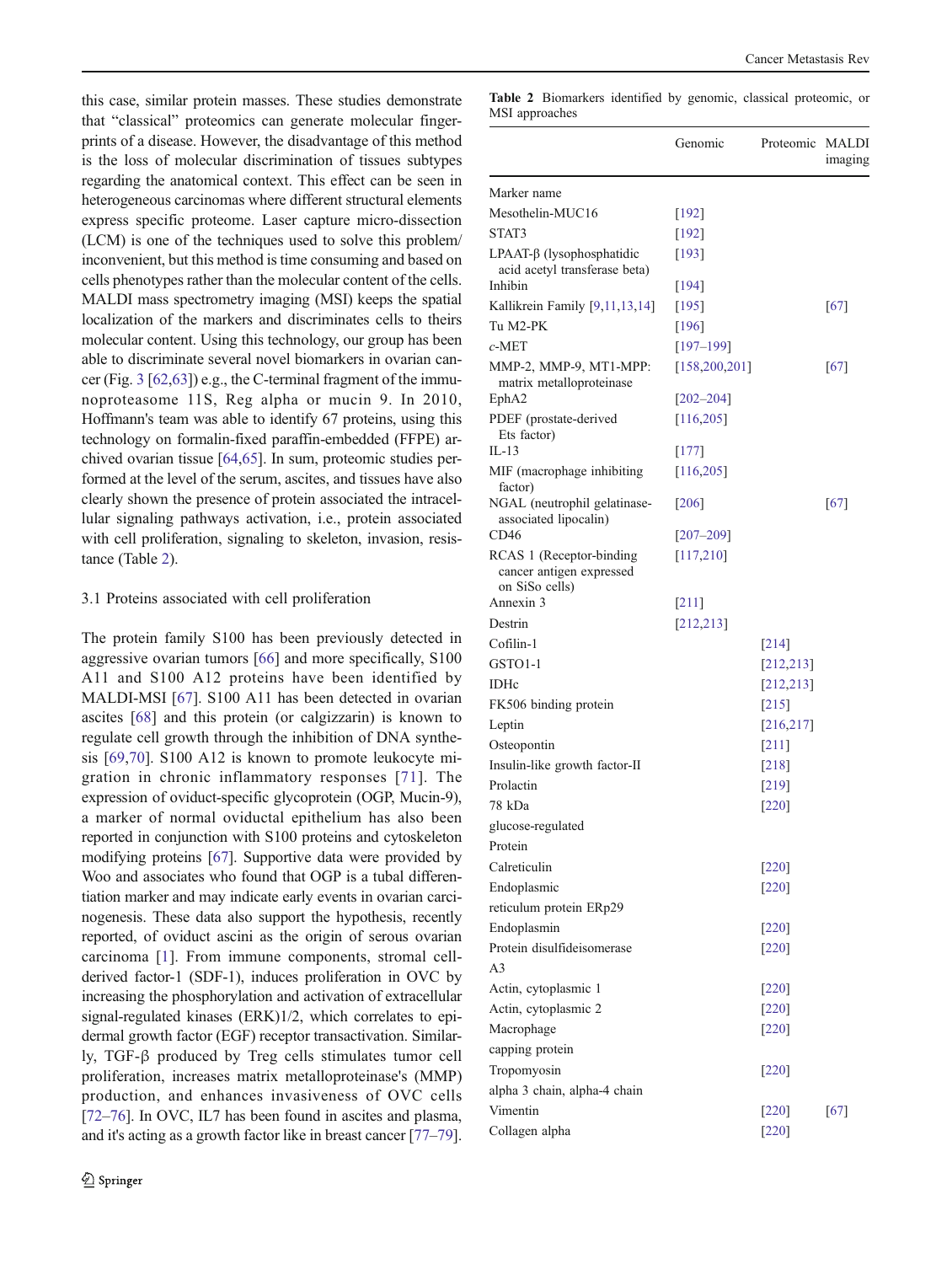# Cancer Metastasis Rev

### Table 2 (continued)

|                                               | Genomic | Proteomic MALDI     | imaging |
|-----------------------------------------------|---------|---------------------|---------|
| $1(VI)$ chain                                 |         |                     |         |
| Dihydrolipoyllysineresidue                    |         | $[220]$             |         |
| succinyltransferase                           |         |                     |         |
| component of 2-oxoglutarate                   |         |                     |         |
| Dehydrogenase                                 |         |                     |         |
| Pyruvate                                      |         | $[220]$             |         |
| dehydrogenase E1                              |         |                     |         |
| component beta                                |         |                     |         |
| Superoxide                                    |         | [220]               |         |
| dismutase [Cu-Zn]                             |         |                     |         |
| Chromobox protein                             |         | $[220]$             |         |
| homologue 5                                   |         |                     |         |
| Lamin B1, B2                                  |         | [220]               |         |
| $14-3-3$ protein                              |         | [220]               |         |
| Cathepsin B                                   |         | $[220]$             |         |
| Heterogeneous                                 |         | $[220]$             |         |
| nuclear                                       |         |                     |         |
| ribonucleoprotein K                           |         |                     |         |
| Nucleophosmin                                 |         | $\lceil 220 \rceil$ |         |
| Peroxiredoxin 2                               |         | $\lceil 220 \rceil$ |         |
| Prohibitin                                    |         | $[220]$             |         |
| Receptor                                      |         | $[220]$             |         |
| tyrosine-protein                              |         |                     |         |
| kinase erbB-3                                 |         |                     |         |
| Fibrinogen gamma                              |         | $[220]$             |         |
| Chain                                         |         |                     |         |
| Splicing factor, arginine/                    |         | [220]               |         |
| serine-rich 5<br>Elongation factor            |         | [220]               |         |
| 1-beta                                        |         |                     |         |
| Lysosomal protective protein                  |         | [220]               |         |
| Hemoglobin beta                               |         | [220]               |         |
| subunit                                       |         |                     |         |
| Transitional endoplasmic                      |         | $[220]$             |         |
| reticulum ATPase                              |         |                     |         |
| Serum albumin                                 |         | $[220]$             |         |
| Protein KIAA0586                              |         | $[220]$             |         |
| Similar to test is expressed                  |         | $[220]$             |         |
| sequence 13A<br>SNRPF protein                 |         | [220]               |         |
| Fibrinogen gamma chain                        |         | $[220]$             |         |
| Transitional endoplasmic                      |         | $[220]$             |         |
| reticulum ATPase<br>Heat shock 70 kDa protein |         | $[220]$             |         |
| 1, 60 K protein<br>Heterogeneous nuclear      |         | $[220]$             |         |
| ribonucleoprotein K                           |         |                     |         |
| Keratin, type I cytoskeletal<br>7, 9, 18, 19? |         | $[220]$             | [67]    |
| Adenylosuccinate Lyase                        |         | $[220]$             |         |

|  | Table 2 (continued) |
|--|---------------------|
|--|---------------------|

|                                                     | Genomic | Proteomic | MALDI<br>imaging  |
|-----------------------------------------------------|---------|-----------|-------------------|
| Peroxiredoxin 2                                     |         | [220]     |                   |
| Glutathione S-transferase P                         |         | $[220]$   |                   |
| Ras-related protein                                 |         | $[220]$   |                   |
| Rab-7                                               |         |           |                   |
| Prohibitin                                          |         | $[220]$   |                   |
| Cathepsin B                                         |         | $[220]$   |                   |
| Heterogeneous nuclear                               |         | $[220]$   |                   |
| ribonucleoprotein K                                 |         |           |                   |
| Tumor protein D54                                   |         | [220]     |                   |
| Rho GDP dissociation                                |         | $[220]$   |                   |
| inhibitor 1                                         |         |           |                   |
| Annexin A2                                          |         | $[220]$   |                   |
| ATP synthase beta Chain                             |         | $[220]$   |                   |
| Heterogeneous nuclear<br>ribonucleoprotein K        |         | $[220]$   |                   |
| Actin, cytoplasmic 1                                |         | [220]     |                   |
| Heterogeneous nuclear<br>ribonucleoprotein A/B      |         | $[220]$   |                   |
| Immunoprotease activator<br>fragment 11 S           |         |           | [62]              |
| Mucin-9                                             |         |           | [67]              |
| Tetranectic                                         |         |           | [67]              |
| Urokinase plasminogen activator                     |         |           | [67]              |
| Orosomucoid                                         |         |           | $[67]$            |
| S <sub>100</sub> -A <sub>2</sub>                    |         |           | [67]              |
| S100-A11                                            |         |           | [67]              |
| Apolipoprotein A1                                   |         |           | [67]              |
| Transgelin                                          |         |           | [67]              |
| Prolargin                                           |         |           | $[67]$            |
| <b>Lumican Precursor</b>                            |         |           | [67]              |
| Siderophilin                                        |         |           | [67]              |
| Alpha 1 antiprotease                                |         |           | [67]              |
| Phosphatidyl Ethanolamine<br><b>Binding Protein</b> |         |           | $[67]$            |
| Hemopexin<br>Profilin -1                            |         |           | [67]              |
| HLA G                                               |         |           | [67]              |
|                                                     |         |           | $[1]$             |
| Chorionic Gonadotropin<br>Hormone                   |         |           | $\lceil 1 \rceil$ |

pDcs are also present in tumor environment and stimulate tumor growth by releasing TNF-α and IL8. The sum of these data reflects that cytokines exert pleiotropic effects in OVC and exert a major role in tumor proliferation.

# 3.2 Signaling to the cytoskeleton

Several candidate proteins, including profilin-1, cofilin-1, vimentin, and cytokeratin 19 are involved in the intracellular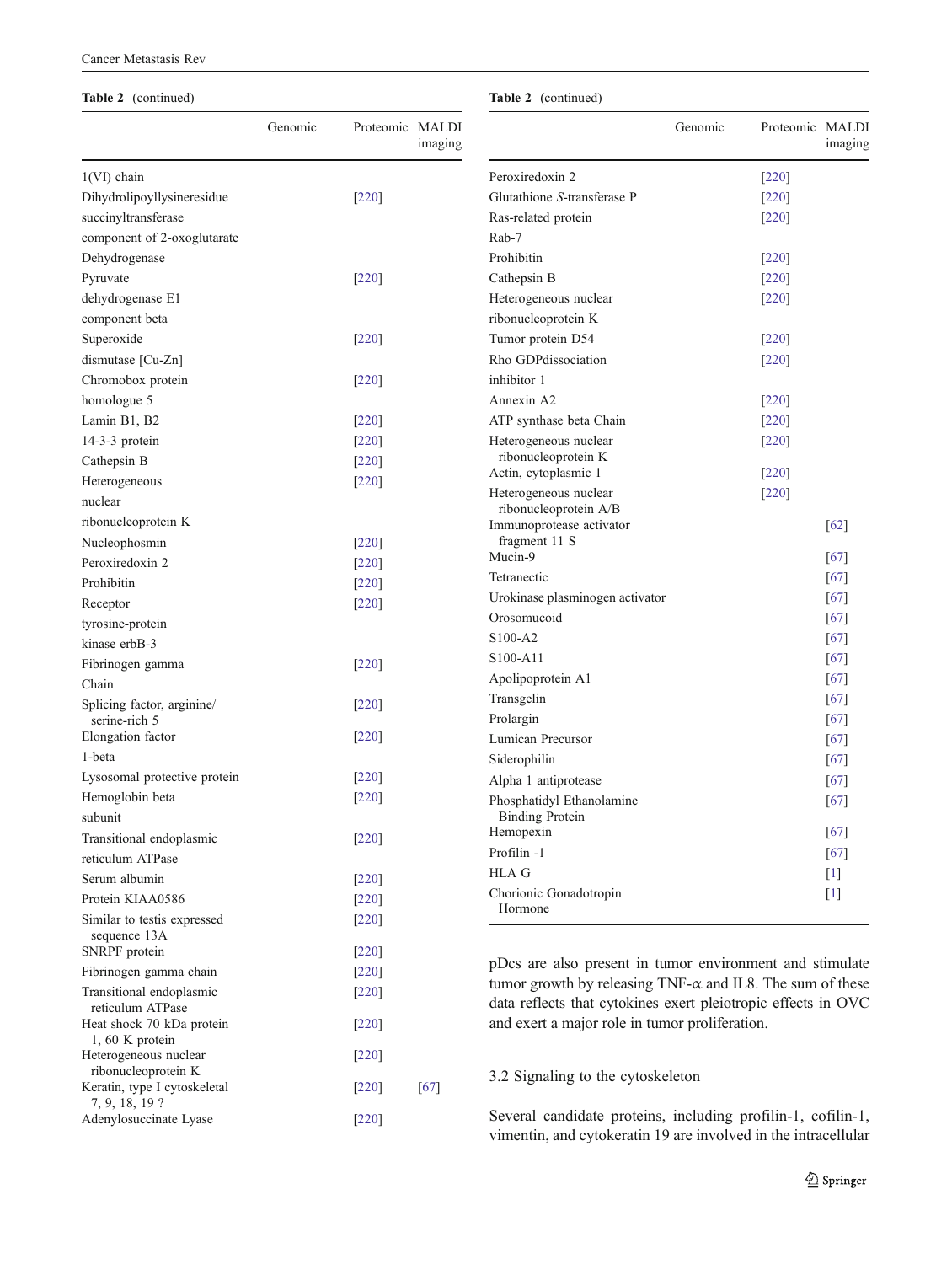signaling to the cytoskeleton. Changes in cell phenotypes, such as the conversion of epithelial cells to mesenchymal cells, are integral, not only to embryonic development, but also to cancer invasion and metastasis. Cells undergoing epithelial–mesenchymal transition (EMT) lose their epithelial morphology, reorganize their cytoskeleton, and acquire a motile phenotype through the up- and downregulation of several molecules, including tight and adherent junction proteins and mesenchymal markers. TGF-β has been described to induce EMT in ovarian adenosarcoma cells [\[80](#page-15-0)]. In the human lung adenocarcinoma cell line A549, this differentiation is followed by modification in the expression of several cytoskeleton proteins including β-actin, cofilin 1, moesin, filamin A and B, heat-shock protein beta-1, transgelin-2, S100 A11, and calpactin. Most likely, these changes increase migratory and invasive abilities [[81](#page-15-0)]. Treatment of the OVC cell line SKOV-3 with TGF-β increases the expression of cofilin and profilin-1 at mRNA and protein levels and modifies its cytoskeletal organization assessed by confocal microscopy analysis [[76\]](#page-15-0). After binding to its receptor, TGF-β stimulates the reorganization of the actin cytoskeleton and triggers the formation of stress fibers and cellular protrusions [[82\]](#page-15-0).

#### 3.3 Hormonal pathways

Several hormones have been detected during proteomic studies like leptin, prolactin, osteopontin, insulin-like growth factor-II, anti-mullerian hormone, and HCG [\[83](#page-15-0)]. Leptin is produced by adipocytes and known to stimulate the growth of BG-1 ovarian cancer cells via the extracellular signal-regulated kinase signaling pathway. Recent studies have demonstrated the involvement of the estrogen receptor (ER) pathway in the mechanism of leptin-induced OVC growth via STAT-3 [[84\]](#page-15-0). Elevated seric levels of prolactin (PRL) in ovarian and endometrial cancers have been reported, indicating a potential role for PRL in carcinogenesis [[85\]](#page-15-0). Binding of PRL to its receptor was followed by rapid phosphorylation of extracellular signal-regulated kinase (ERK) 1/2, mitogen-activated protein kinase/ERK kinase 1, signal transducer and activator of transcription 3, CREB, ATF-2, and p53 and activation of 37 transcription factors in ovarian and endometrial carcinoma cells. Osteopontin (OPN) is known to increase the survival of OVC under stress conditions in vitro and promotes the late progression of ovarian cancer in vivo. The survival-promoting functions of OPN are mediated through Akt activation and the induction of HIF-1alpha expression [\[86](#page-15-0)]. Insulin-like growth factor binding protein 2 (IGFBP2) is also overexpressed in ovarian malignant tissues and in the serum and cystic fluid of ovarian cancer patients, suggesting its important role in the biology of ovarian cancer by increasing invasion capability of ovarian cancer cells [[87\]](#page-15-0). HCG is a glycoprotein consisting of subunits alpha and beta, which are non convalently linked. The hormone is normally produced by the syncytiotrophoblastic cells of the placenta and is elevated during pregnancy. Recently, beta-hCG and alpha-fetoprotein have been detected in OVC germ cell tumors [[88](#page-15-0),[89\]](#page-15-0). These proteins have been detected at early stages of the cancer, as well as lysophosphatidic acid, mesothelin, HE4, osteopontin, VEGF, IL-8, M-CSF, different kallikreins [[90](#page-15-0)–[92](#page-16-0)], and the Cterminal fragment of the 11S immunoproteasome (Reg-alpha) [\[1](#page-13-0),[67](#page-15-0)].

Most of the above proteins are directly linked to signaling pathways for cytoskeleton remodeling, contractility, junction remodeling, adhesion, invasion, migration, cell cycle progression, proliferation, metastasis, apoptosis/necrosis, angiogenesis, endothelial permeability, vascular remodeling, metalloprotease activation, and EGFR transactivation (Fig. [1\)](#page-6-0). The immune response modulation is another dysregulated cell signaling pathway found in OVC. In fact, cancer cells use various strategies to escape from the immune response. In this context, it is interesting to link activated intracellular signaling pathways to the proteins involved in immune response escape.

#### 3.4 Proteins involved in immune response modulation

Several hepatic and acute phase proteins (haptoglobin- $\alpha$ , bikunin, C-reactive protein), cytokines and growth factors (vascular endothelial growth factor—VEGF, insulin-like growth factor II—ILGF II, IL-6, IL-10, macrophagecolony stimulating factor—M-CSF, osteopontin, macrophage inhibitory factor) have been detected in OVC. However, recent studies have shown that ovarian cancerassociated ascites may provide an immunosuppressive environment [[77\]](#page-15-0). A high CD4/CD8 ratio, which may indicate the presence of regulatory T cells, is associated with poor outcomes. Recently, Clarke et al. [[93\]](#page-16-0) have validated in a cohort of 500 ovarian cancer patients that the presence of intraepithelial CD8+ T cells correlates with improved clinical outcomes for all stages of the diseases. Curiel et al. [\[94](#page-16-0)] demonstrated in 104 ovarian cancer patients that CD4+ CD25+FoxP3+Tregs suppress tumor-specific T cell immunity and contributes to growth of the tumor in vivo. These data suggest a mechanism of immune suppression in ovarian cancer either through overexpression of Tregs or by the capability of tumors to escape from the immune response (using molecular mimicry) or immunosurveillance [\[95](#page-16-0),[96\]](#page-16-0). Additional evidences have reinforced the involvement of Tregs in ovarian cancer. CCL22, a protein secreted by dendritic cells and macrophages, highly expressed in tumor ascites is known to have a role in Treg cell migration in tumors [[94\]](#page-16-0). Overexpression of the immunoregulatory enzyme indoleamine 2,3-dioxygenase (IDO) has also been demonstrated in ovarian cancer [\[97](#page-16-0)–[100\]](#page-16-0). IDO suppresses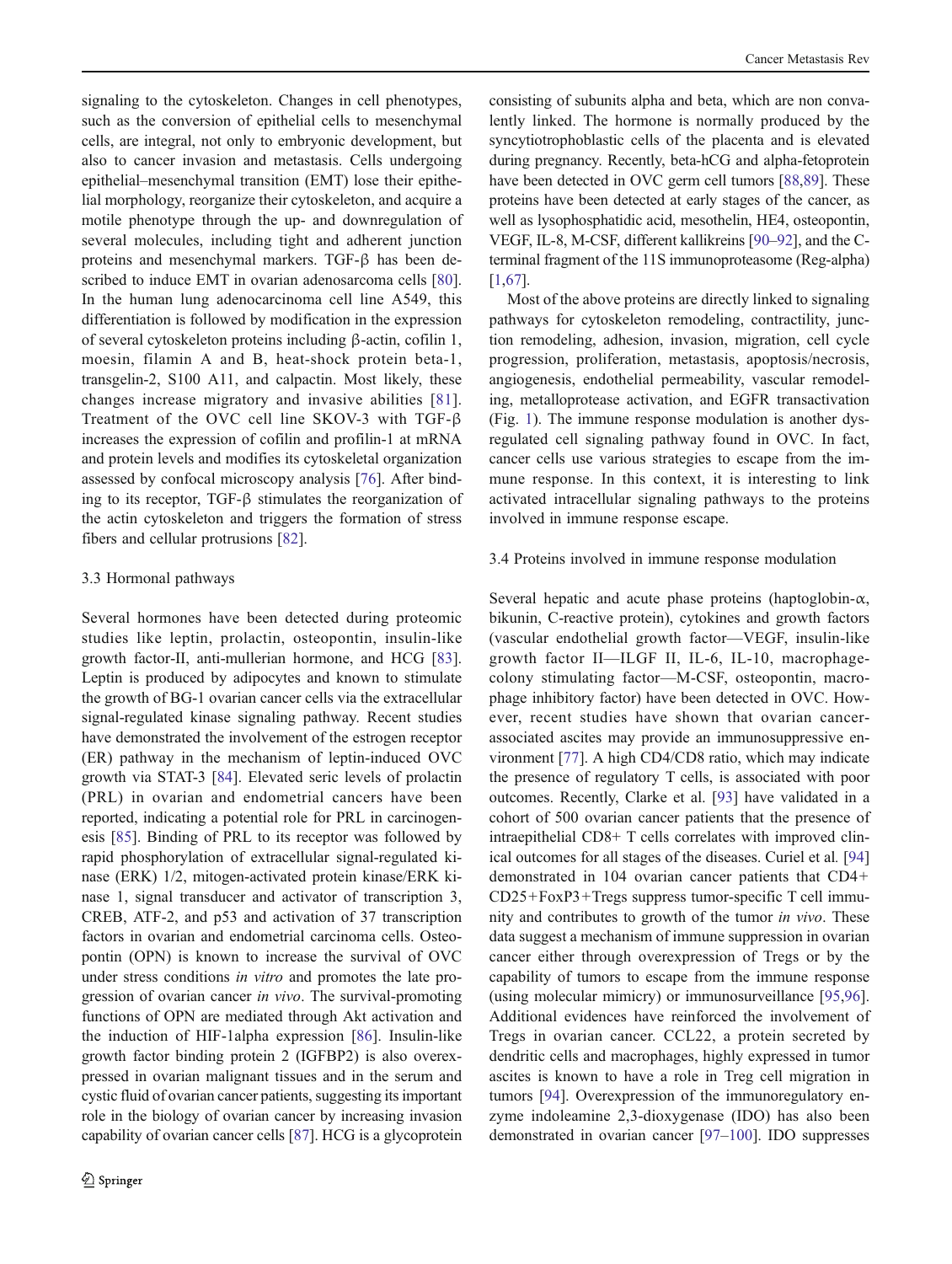<span id="page-6-0"></span>Fig. 1 Ovarian cancer intracellular signaling pathways scheme. LPA/hormones bind to RPCG receptors. Cytokines/ growth factors bind RTK receptors. Intracellular pathways and signaling out are detailed. Cellular output after signaling pathways activation are presented



the proliferation of effector T cells or natural killer cells and their killer functions [\[98](#page-16-0),[101\]](#page-16-0). In ovarian cancer, high IDO expression in tumor cells was correlated with a reduced number of tumor-infiltrating lymphocytes [\[97](#page-16-0)]. Reduced IL-2 combined to elevated TGF-β and IL-10 levels favor induced Tregs [[102\]](#page-16-0). On the other hand, tumor cells escape the immune response by inducing peripheral mature DCs to induce IL-10 CCR7+CD45RO+CD8+Tregs. Primary suppressive CCR7+CD45RO+CD8+ T cells are found in the tumor environment of patients with ovarian cancer [\[103](#page-16-0)]. Another way that tumor cells escape immunosurveillance is through the expression of human leukocyte antigen (HLA-G) ([[104](#page-16-0)–[106](#page-16-0)]{Sheu, 2007 #5782). Recent studies have shown that the expression of HLA-G was detected in 22/ 33 (66.7 %) primary tumor tissues but was absent in normal ovarian tissues  $(P<0.01)$ . Cytotoxicity studies showed that HLA-G expression dramatically inhibits cell lyses by NK-92 cells  $(P<0.01)$ , which could be restored by the anti-HLA-G conformational mAb 87 G  $(P<0.01)$ . HLGA-G5 type has been detected in tumor while soluble form of HLA-G was found in ascites [[107,108](#page-16-0)] and in the blood of patients [[109](#page-16-0)]. HLA-G seems to be implicated in the immune response modulation through NKT cell inhibition [\[110\]](#page-16-0). In the tumor cells expressing a B7 co-stimulatory family molecule, B7H4 is known to inhibit antigen-dependent induction of T cell proliferation and activation. B7-H4 promotes the malignant transformation of epithelial cells by protecting them from apoptosis and seems to be expressed at an early stage of tumor

development [\[111](#page-16-0)–[113](#page-16-0)]. In the same way, tumor cells highly express the mesothelin-Mucin 16 (MUC16), which inhibits the formation of immune synapses between NK cells and ovarian tumor targets [[114](#page-16-0)] (Fig. [2\)](#page-7-0).

Transcriptomic and proteomic studies performed at the tumor level confirmed the active role of the tumor cells to escape from the immune response. For example, the overexpression of the macrophage migration inhibitory factor (MIF) [\[115,116](#page-16-0)] and the receptor-binding cancer antigen expressed on SiSo cells [\[117](#page-16-0)] (known to be implicated in lymphocytes apoptosis), were shown using transcriptomic approaches MIF contributes to the inhibition of antitumoral CD8+ T and NK cells by downregulating NKG2D levels (NK cell receptor NK group 2D). [\[118\]](#page-16-0). From MALDI-MSI studies, five factors involved in immune response modulation in mucinous tumors have been identified, namely a Cterminal fragment of the 11S immunoproteasome (Reg-alpha), orosomucoid, apolipoprotein A1, hemopexin, and lumican, which have also been detected in ascites [\[62,63,67,](#page-15-0)[119,120\]](#page-16-0). Cleavage of PSME1 (proteasome activator complex subunit 1, 11S regulator complex [syn: PA28 alpha]) into the Reg-alpha fragment could lead to default self-antigen presentation [\[62](#page-15-0)] (Fig. [3](#page-8-0)). PA28 is a regulatory complex associated with 20S proteasome that consists of three subunits: alpha, beta, and gamma [\[121\]](#page-16-0). Binding of the 11S regulator complex to the 20S proteasome does not depend on ATP hydrolysis and, unlike the 19S regulatory subunit, the 11S regulator complex does not catalyze degradation of large proteins. Rather, it is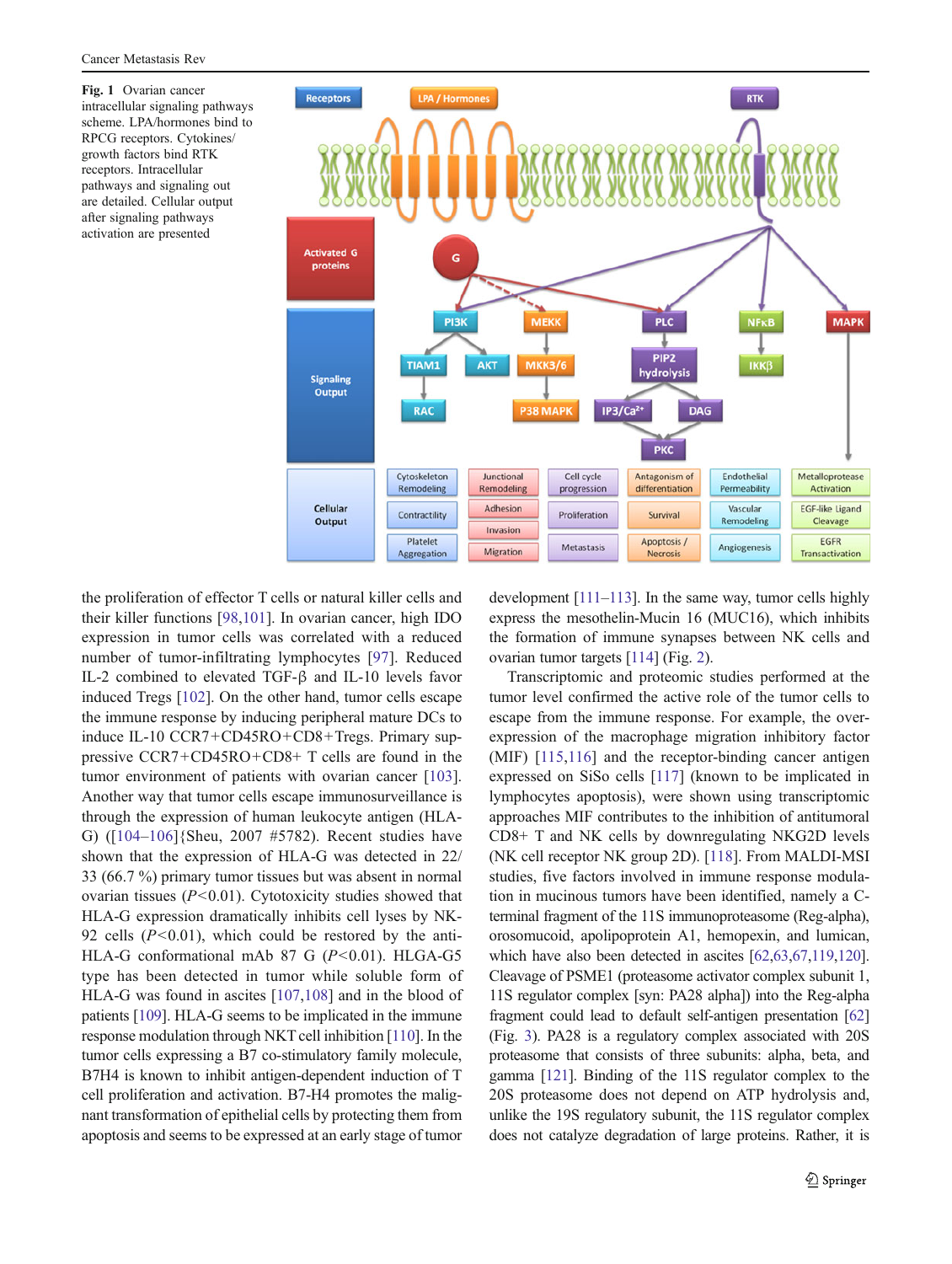<span id="page-7-0"></span>

Fig. 2 Tumor cell factors production for escaping immune response. Apolipoprotein A1 has been detected in conjunction with transthyretin and transferrin in early-stage mucinous tumors. Lumican, which is a small LRR proteoglycan in the extracellular matrix is known to be overexpressed in breast cancer and to play a role in tumor progression. ApoA-I is known to decrease expression of surface molecules such as CD1a, CD80, CD86, and HLA-DR in dendritic cells, and it stimulates the production of IL-10. Hemopexin has recently been demonstrated to reduce TNF and IL-6 from macrophages during inflammation, and it limits TLR4 and TLR2 agonist-induced macrophage cytokine

responsible for MHC-class l antigen processing [[122](#page-16-0)–[124\]](#page-16-0), which is greatly improved by interferon gamma-induced expression of the alpha and beta subunits [[125\]](#page-16-0). Several viral proteins that interact with these proteasome subunits have been reported and may interfere with host anti-viral defenses, thereby contributing to cell transformation [\[126\]](#page-16-0). The manner in which they bind to the core particle (via its subunits C-terminal tails) and induce a  $\alpha$ -ring conformational change (to open the 20S gate), suggests a mechanism similar to the 19S particle [\[121](#page-16-0)]. No role in ovarian cancer has been demonstrated for the 11S regulator complex. Our data demonstrate a high expression level of PA28 in carcinomas, especially in epithelial cells at stage III/IV (Fig. [3a,b](#page-8-0)), also at early stages Ia (Fig. [3c\)](#page-8-0) [[1](#page-13-0)] and as a marker of tumor relapse after chemotherapy (Fig. [3d](#page-8-0)). The PA28 activator belongs to the antigen processing machinery (APM). Its alteration by cleavage in ovarian carcinomas may be a mechanism to evade immune recognition. Similar hypothesis has already been proposed in the case of APM chaperones such as TAP, LMP2, LMP10, and tapasin in colon carcinoma, small cell lung carcinoma, and pancreatic carcinoma cell lines. In fact, IFN- $\gamma$  treatment of these carcinoma cell lines corrects the TAP, LMP, and tapasin deficiencies and enhances  $PA28\alpha$ ,

production. Orosomucoid have immunosuppressive properties in ovarian carcinoma ascites through inhibition of IL-2 secretion by lymphocytes. The tumor environment expresses molecules that can convert functional APCs into dysfunctional ones. These dysfunctional APCs in turn stimulate Treg differentiation and expansion.The tumor produces IL6, IL8, MUC18, MIF, RCAS1, sHLA-G exerting negative effects on the T cells.PA28 activator belongs to the antigen processing machinery (APM). Its alteration by cleavage by (furin, PACE4) in ovarian carcinomas participates in a mechanism to evade immune recognition

LMP7, calnexin and calreticulin expression, which is accompanied by increased levels of MHC class 1 antigens [\[127\]](#page-16-0). PSEM2 (proteasome activator complex subunit 2, PA28 beta) has also been detected in ascites fluid, implicating an immune cell tolerance toward carcinoma cells and confirms the dysregulation of self-antigen processing in ovarian tumors [[68\]](#page-15-0). Additionally, PA28 alpha seems to be a target for Epstein-Barr virus (EBV) and herpes virus (HV), as our proteomic and qPCR data indicates [\[128,129](#page-17-0)]. Pudney et al. [\[130\]](#page-17-0) have also shown that as EBV-infected cells move through the lytic cycle, their susceptibility to EBV-specific  $CD8<sup>+</sup>$  T cell recognition falls dramatically, concomitant with a reduction in transporter associated with antigen processing (TAP) function and surface human histocompatibility leukocyte antigen (HLA) class 1 expression. The implication of virus in the etiology of ovarian cancer is also sustained by the over-expression of furin enzyme [\[1,](#page-13-0)[67\]](#page-15-0), which is known to be implicated in glycoprotein B cleavage through a motif R-X-K/R-R in both EBV and HV [\[128](#page-17-0),[129](#page-17-0)].

Among the other four factors that might participate in the tolerance phenomenon by inhibiting immune activation, the acute phase protein orosomucoid (ORM, also known as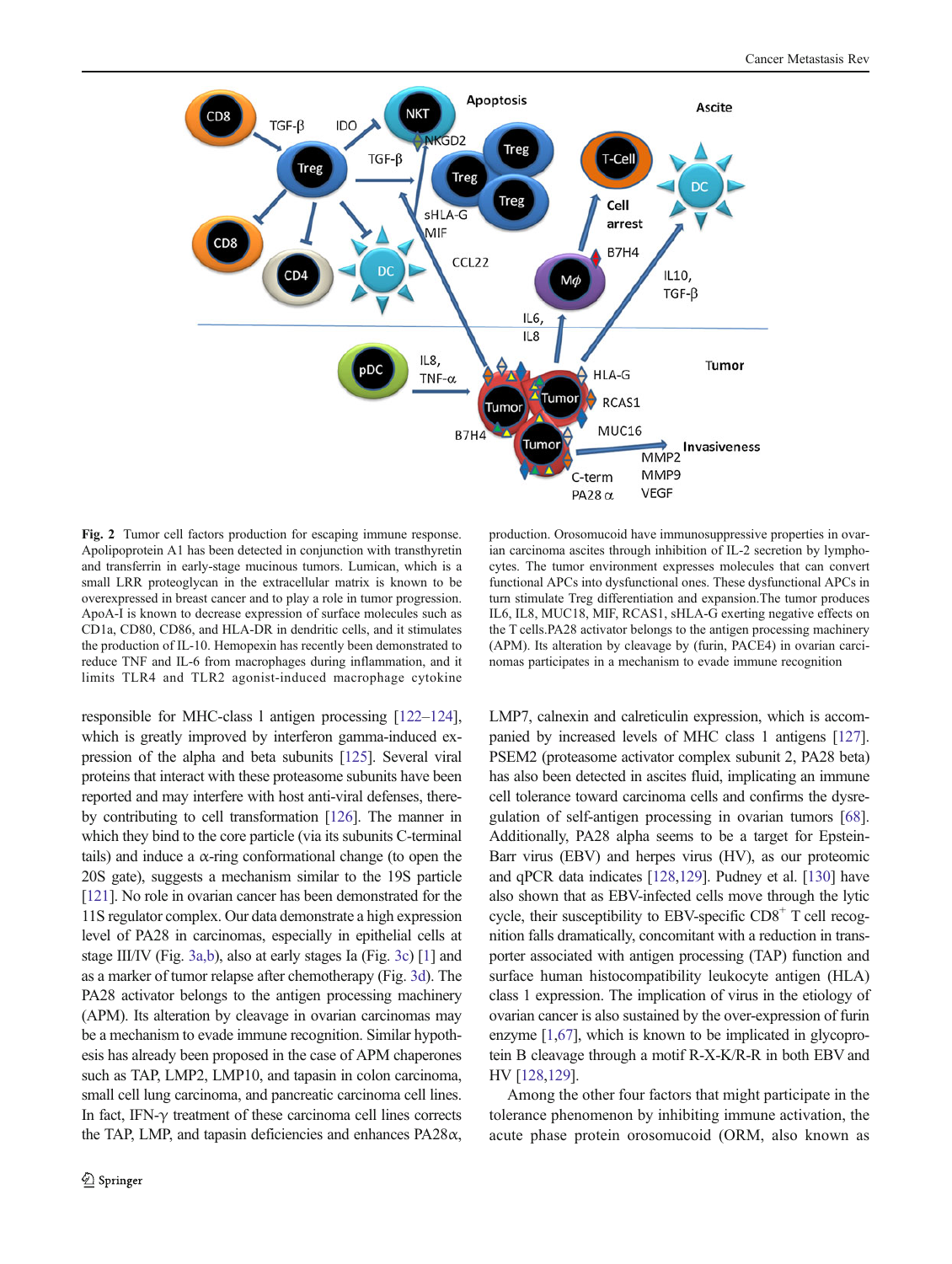<span id="page-8-0"></span>



Fig. 3 Example of MALDI MSI and profiling workflow for ovarian cancer biomarker discovery and validation: a MALDI mass spectrometry profiling spectra of six patients, i.e., three suffering of adenocarcinoma and three benign tumors. The  $m/z$  at 9744 corresponds to the Cter fragment of RegAlpha. b Epithelial ovarian cancer tissue section with a benign and a cancerous parts submitted to an automatic matrix deposition using a micro spotting machine (CHIP 1000, Shimadzu). Molecular image corresponding of the m/z 9744 Cter fragment of RegAlpha in the tumoral area of the ovarian biopsy with inset pictures of immunohistocytochemical validation of the presence of the biomarker using an antibody designed against the Cter part of RegAlpha. c The MALDI MS spectra of tissue extract from stage 1a serous OVC biopsies.

The C-terminal Reg-alpha fragment  $(m/z 9,744)$  is detected in the acini

alpha1-acid glycoprotein or AGP), which is normally increased in infection, inflammation and cancer, seems to have immunosuppressive properties in ovarian carcinoma ascites through inhibition of IL-2 secretion by lymphocytes [\[131](#page-17-0)]. Similarly, apolipoprotein A1 has been detected in conjunction with transthyretin and transferrin in earlystage mucinous tumors [[132\]](#page-17-0). ApoA-I is known to decrease expression of surface molecules such as CD1a, CD80, CD86, and HLA-DR in dendritic cells and stimulates the production of IL-10 [\[133](#page-17-0)] (Fig. [2\)](#page-7-0). Interestingly, hemopexin has recently been demonstrated to reduce TNF  $\alpha$  and IL-6

cells. The inset shows fluorescent immunocytochemistry data using the anti-C terminal Reg alpha fragment and hematoxylin and eosin (H&E) staining of the tissue subjected to the MALDI MS profiling analyses (scale bar 5 mm) [[191\]](#page-18-0). d The MALDI MS spectra of the tissue extract from the carcinoma regions of ten patients at different pathologic stages after neoadjuvant chemotherapy. Mass spectra analyses of extracts from stages I, IIIc, and IV serous tumors after neoadjuvant chemotherapy. The ion with an m/z ratio of 9774 corresponds to the C-terminal Reg-alpha fragment, is found in each patient and is indicated by an arrow. These data confirm that the C-terminal fragment of Reg alpha can be a good marker for the early diagnosis of tumor relapse (all tissues came from patients collected after neoadjuvant chemotherapy with 6 cycles of carboplatin/Taxol followed by carboplatin with Caelyx before complete surgery) [\[191](#page-18-0)]

from macrophages during inflammation and limits TLR4 and TLR2 agonist-induced macrophage cytokine production [\[134\]](#page-17-0). In SKOV-3 epithelial ovarian carcinoma cells, all TLRs are overexpressed with the exception of TLR9 and TLR10 [\[1](#page-13-0)]. This is in line with the overexpression of lumican, which is a small LRR proteoglycan in the extracellular matrix. Along with other proteoglycans, such as decorin, biglycan, and prolargin, lumican is known to be overexpressed in breast cancer and playing a role in tumor progression [[135,136](#page-17-0)]. However, as demonstrated for biglycan, which interacts with TLR2/4 on macrophages [\[137](#page-17-0),[138\]](#page-17-0), we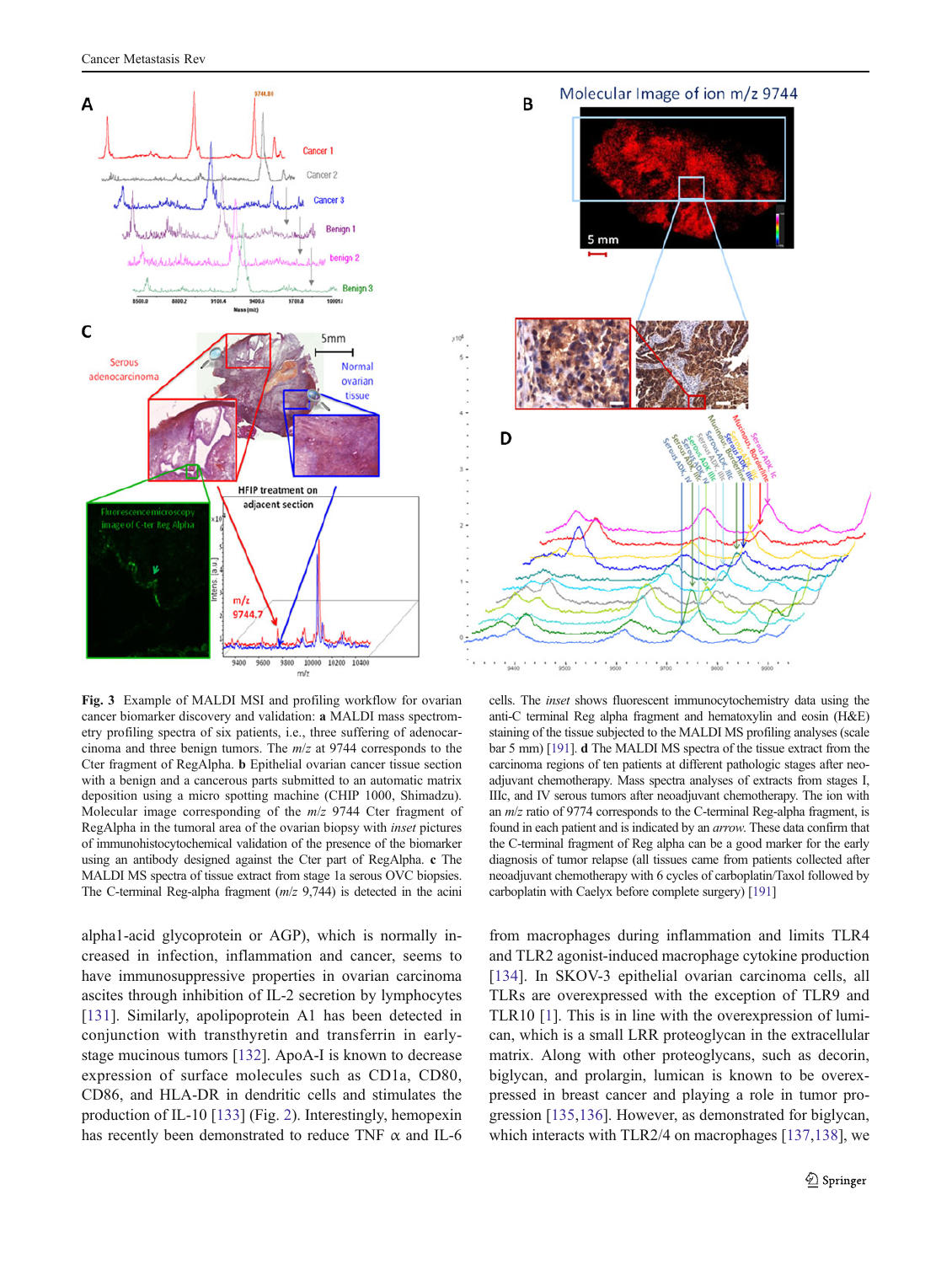speculate that lumican is also involved in the activation of the inflammasome through TLR2/4 interaction. The activation of all danger-sensing receptors in carcinoma cells can be explained through the regulation of inflammation by carcinoma cells to facilitate tumor progression. In a sense, this implies that ovarian cancer cells use molecular mimicry as "parasites" to escape the immune response, as they produce immunosuppressors to achieve tolerance [\[139](#page-17-0)].

## 4 Specific mechanisms underlying ovarian cancer metastasis

The clinical and biological behavior of epithelial ovarian cancers differs from any other type of cancers. While the dissemination of cancerous cells in other carcinomatous afflictions requires the implication of vascular mechanisms of intra- and extravasation for the migration from the primary site to distant organs, ovarian carcinoma metastasis is a more passive event. Indeed, cells coming from the ovarian tumor often migrate to peritoneal organs with the physiological movement of peritoneal fluid but rarely create metastasis outside the peritoneum. This passive clinical mechanism is supported by some molecular changes in the cell elements for its anchoring to the remote metastatic sites. The surrounding cellular and tissular environment also promotes hosting of the cells outside the ovarian tumor. The first biological mechanism for cell migration is the epithelial– mesenchymal transition (EMT) which facilitates the attachment of neoplastic cells to new tissue sites [[82\]](#page-15-0) (Fig. [4\)](#page-10-0). Due to the lack of an anatomical barrier, ovarian carcinoma can spread directly throughout the peritoneal cavity, mainly by intra-abdominal dissemination and by lymphatic dissemination, enabling in this way the attachment to peritoneum and omentum. This event is characterized by proteins' and genes' modifications like epithelial intermediate filaments, whose expression is typically reduced, and in the overexpression of vimentin and matrix metalloproteases (MMPs). It has characterized by alterations in the expression of cell-to-cell adherents junctions and cell-matrix adhesion molecules including integrins and E-N-cadherin E-cadherin [\[140,141\]](#page-17-0) (Fig. [4](#page-10-0)). It has recently also be validated that this event is related to an elevation of the expression of the glycoprotein MUC 4 [\[142\]](#page-17-0). E-cadherins allow the junction between the filaments of actin inside the cell and its cellular environment. This deficiency allows the cells to initiate its detachment from the tumor site. MUC4 is also associated to an elevation of other cadherins [[143](#page-17-0)] such as N-cadherins, but also other mesenchymal markers such as Vimentin [\[142](#page-17-0)], which are also expressed and confer the cells an invasive phenotype. EMT confers as well the ability of cells to evolve in unfavorable conditions such as hypoxia [[144](#page-17-0)]. Once the cell detached from the tumor site, the peritoneal environment of ascites starts the

promotion of ovarian carcinoma cells proliferation and implantation in peritoneal sites. Growth factors play a critical role in motility and invasiveness of these cells where VEGF is one of the principal factors [\[145\]](#page-17-0) (Fig. [4\)](#page-10-0). It acts through EGFR, which has been proven to be overexpressed in 70 % of carcinomas [\[146\]](#page-17-0). This process activates the MAPK pathway, which in turn contributes to the lack of cell–cell junctions. VEGF also activates the PI3K pathways, which contributes to the localization of the matrix metalloproteinase 9 at the membrane surface for the cleavage of E cadherins [\[147,148](#page-17-0)]. Moreover, VEGF stimulates ascite accumulation by increasing diaphragmatic and tumor associated vasculature [\[145,149](#page-17-0)]. Then, cancer cells can migrate through the peritoneum as single cells or groups of multiple cells called spheroid composed of multiple cells group. These spheroids present at their surface  $\alpha$ 5β1 integrin, which play a role in these spheroid formation [\[150\]](#page-17-0) and its ligand fibronectin, important for spheroid growth. Other couples integrin/ligand exist such as α6β1integrin/laminin and α2β1-integrin/type IV collagen, which intervenes in the attachment of the spheroids with the mesothelium of the peritoneum and the omentum [\[151\]](#page-17-0). In the process of cellular invasion, proteolytic enzymes are mandatory in order to release the spheroids to the peritoneal environment. Matrix metalloproteinase type I and II play this role in the primary cancerization steps [\[152,153\]](#page-17-0). After the transit in the peritoneum, cancerous cells acceed and attach to the peritoneum, which is constituted by mesothelial cells with collagen types I and IV, fibronectin and laminin. Coupled integrins then act for the attachment. At this step, VCAM is also a membrane protein at the surface of mesothelial cells that binds  $\alpha$ 4β1 integrin from the cancerous cells surface [\[154\]](#page-17-0). With the integrins, CD44 can also be an element of binding, which attachs to hyaluronic acid [[155](#page-17-0)]. Additionally, adhesion molecules such as NCAM can promote ovarian cancer metastasis via the interaction with receptors such as FGFR [\[156\]](#page-17-0). Proteolytic activity is a requested mechanism for cells attachment since MMP-2, at the surface of cancer cells, cleaves fibronectin and vitronectin (extracellular matrix proteins) into smaller fragments to increase adhesion, respectively, with α5β1 αvβ3 integrins [\[157,158\]](#page-17-0). Furthermore, host cells produce MMP9 to improve adhesion of cancerous cells [\[159\]](#page-17-0). Transglutaminases are another family of enzymes for cellular adhesion, in which transglutaminase 2 plays a major role in the relaxation of extracellular matrix and the regulation of MMP2 [[160](#page-17-0)]. Enzymes of the kallikrein family have also been found to play a role in extracellular matrix degradation [\[161\]](#page-17-0) (Fig. [4\)](#page-10-0).

The last phases of metastasis progression consist in the final hosting of the cells groups in the peritoneal tissues. This mainly consists in the recruitment of new blood vessels within the host tissue in order to provide a complete nutritional autonomy to the new tumor site. VEGFs are then needed to stimulate vascular lymphatic endothelium in order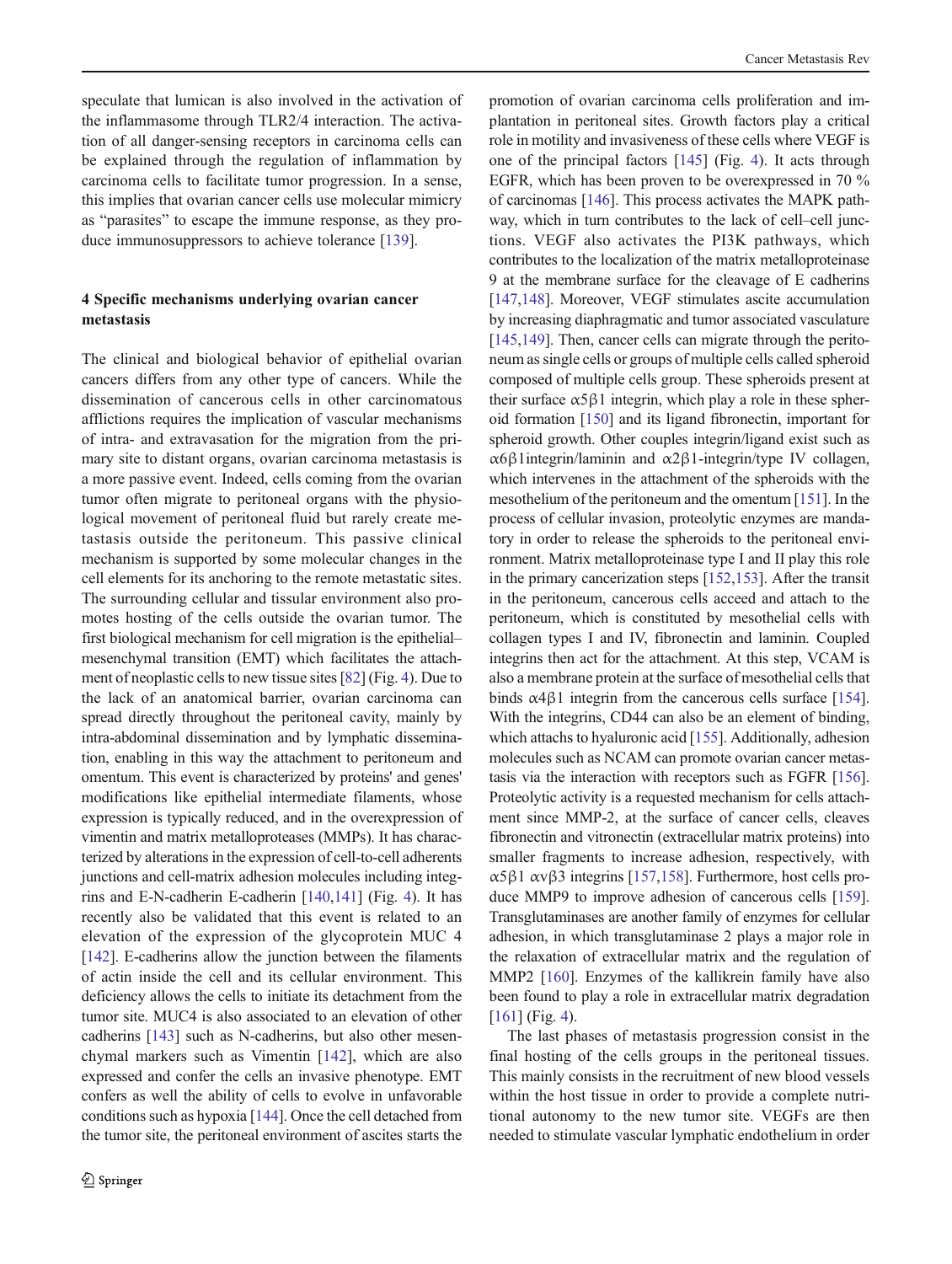<span id="page-10-0"></span>

Fig. 4 Schematic illustration of E-cadherin, SIP1, Snail, Slug, and Twist during ovarian progression. A model has been proposed by Shih and Kurman in 2004 to explain ovarian cancer progression [[83](#page-15-0)]. In this model, epithelial ovarian tumors have been classified into two broad categories: type I tumors including low-grade serous carcinomas, mucinous, endometrioid, and clear cells carcinomas seem to develop from their precursors, namely borderline ovarian tumors (BOTs), in a stepwise manner; type II including high-grade serous malignancies develop from the OSE or inclusion cysts without a common precursor.OSE cells covering the ovarian surface do not express E-cadherin but are positive for Snail and Twist expression. As depicted, E-cadherin expression changes during ovarian cancer progression showing an inverse correlation compared to SIP1, Snail, Slug and Twist expression. The zoom corresponds to A simplified overview of signalling network

to create new blood and lymphatic vessels. This process is the very last step of metastasis, that's why the expression of VEGF in ovarian carcinoma context is generally associated to poor prognosis [[162\]](#page-18-0). Periostin has also been explored for its ability to require angiogenes, in addition to known effects on EMT process [[163\]](#page-18-0).

As mentioned above, the environmental context provided by the ascites is of great influence on properties of ovarian cancer cells. It has been established that chemokines such as CXCL12 induces migration, integrin expression, proliferation, and invasion [[164](#page-18-0)]. CCL25–CCR9 interaction also contributes to ovarian cancer migration, metalloprotease expression, and invasion [\[165](#page-18-0)]. The hosting tissue is particularly important for metastasis efficiency since adipocytes

regulating EGF-induced EMT. In OSE cells, activation of the EGF receptor tyrosine kinases (RTKs) by EGF results in activation of the phosphatidylinositol 3-kinase (PI3K), which activates ILK and ERK pathways. EGF treated OSE cells display a molecular signature characteristic of EMT and are less likely to undergo a conversion in inclusion cysts. JAK/STAT3 pathway is required to induce EMT in ovarian cancer cells. Ovarian cancer cells that undergo EMT lose the expression of E-cadherin and NGAL and show an increased motility [[82\]](#page-15-0)). Pictures illustrate human epithelial ovarian cancer cell line SKOV3 treated with (b) or without (a) TGF- $\beta$  (10 ng ml<sup>-1</sup>). a Control cells have a typical epithelial-like morphology in culture flask/Petri with the tendency to form dense colonies. The filamentous actin cytoskeleton shows circumferential organization. b Protusive structures and actin stress fibers are clearly visible only in treated cells

of the omentum, which is a common site for ovarian tumor dissemination, can interact with the cells groups by adipokines such as IL8. IL8 can mediate homing, migration, and invasion of ovarian cancer cells. Besides, adipocytes can induce β-oxidation in cancer cells. Finally, the fatty-acidbinding protein 4 has been found to be overexpressed and plays a key role in ovarian cancer cells [\[166](#page-18-0)]. The cellular context in the peritoneum is also of high relevance. For example, cancer-associated fibroblasts (CAF) promote angiogenesis and lymphangiogenesis, tumor progression and metastasis by secreting different growth factors in the peritoneal environment [\[167](#page-18-0)].

Recent "omics" studies aimed to explore the complete molecular aspects of ovarian cancer metastasis.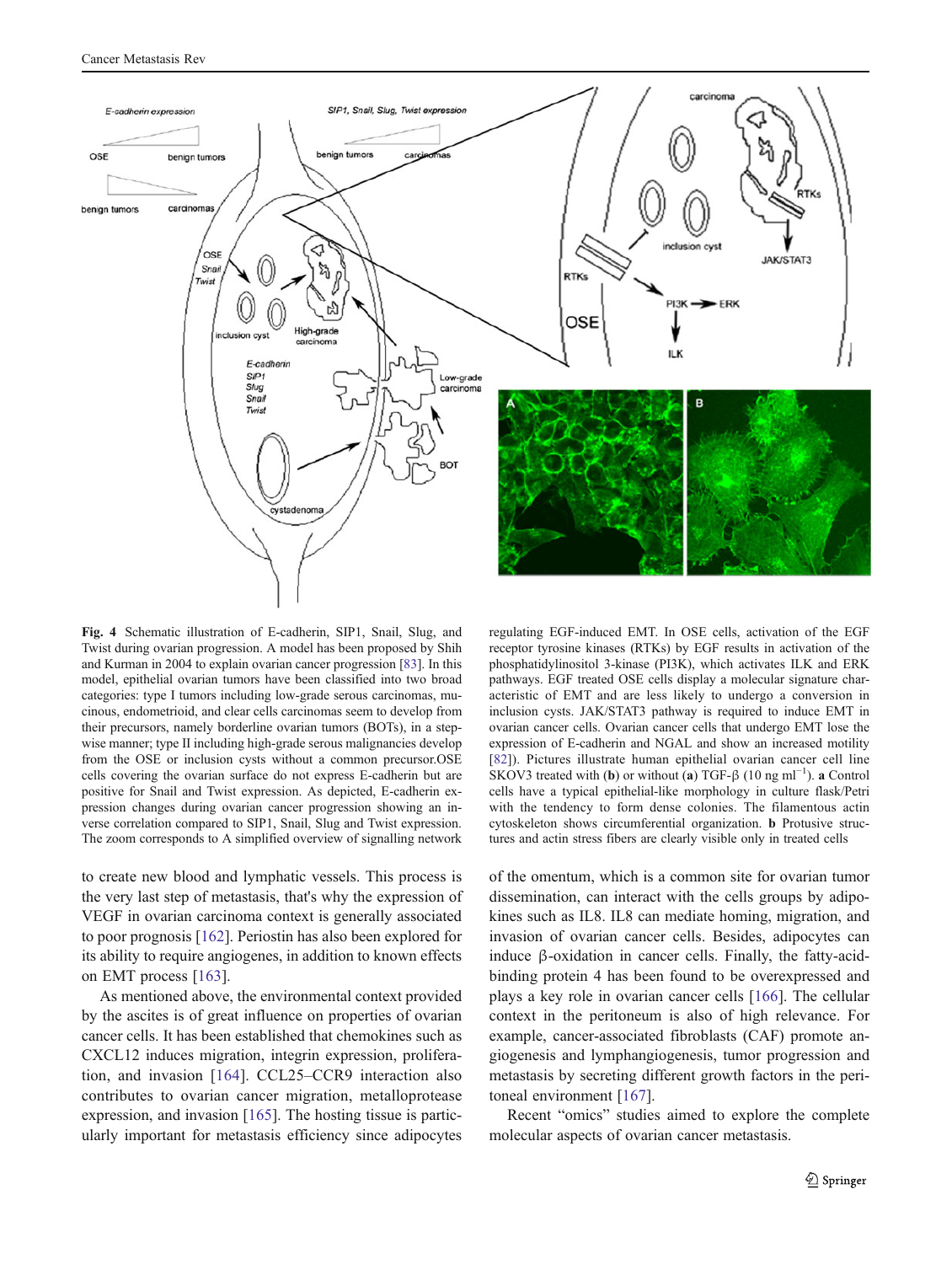In 2010, Xu team established an in vivo model of ovarian cancer metastasis by injecting the well-known SKOV-3 cell line in nude mice peritoneum [[168\]](#page-18-0). Then, serum proteins of the mice were analyzed by LC-MS/MS. Thirteen human proteins were identified, including three proteins that were highly relevant biomarkers for ovarian cancer metastasis. These candidates were tested for their relevance in blood screening of biomarkers by ELISA assays for patients with different stages of cancer progression. 14-3-3 zeta was found to have 90 %, 82.5 %, 72 %, and 94.3 % sensitivity, specificity, positive predictive value (PPV), and negative predictive value (NPV), respectively, for stage I and stage II patients. 14-3-3 zeta is an adaptor protein that binds to other upstream or downstream signaling molecules containing tandem repeats of phosphoserine motifs [\[169,170\]](#page-18-0) and has been found to form a ternary complex with integrin alpha-4 to accelerate cell migration [\[171](#page-18-0)]. This study highlights that metastasis of ovarian cancer is an early event since a protein involved in this behavior can be detected as a biomarker for early ovarian cancer. In another study, another member of the 14-3-3 familly, 14-3-3 sigma, has been found to protect the cancer against oxidative stress by inducing an insensitiveness of the cells to high  $O_2$  concentrations [\[172\]](#page-18-0).

In 2011, Kakar team aimed for insights into the "metabolome" of ovarian cancer using GC/MS-TOF [\[173](#page-18-0)]. By this approach, they have been able to deduce the metabolic pathways involved in ovarian cancer metastasis behavior. This study revealed that ovarian cancer metastasis have altered carbohydrate metabolism. The ovarian cancer metastatic cells prefer to use glucose for anaerobic glycolysis instead of oxidative phosphorylation for the generation of ATP. This was revealed by an increased level of lactate. Fucose was also increased, coinciding with the elevated glycoproteins in ovarian cancer cells. Also, stimulation of proliferation has been related to the overconcentration of phenylactates. Antioxidants have also been found such as tocopherols and glutathione, concording with previous studies of protective behavior of ovarian metastatic cells against oxidative stress.

Recently, using MALDI mass spectrometry imaging coupled to on tissue microproteomics, we discovered in ovarian carcinoma proteins involved in metabolic processes particularly over-expressed like the pyruvate kinase isoenzyme M1/M2 (PKM2), the Vitamin D binding protein isoform 2 (DBP), the vitamin K epoxide reductase complex subunit 1 (VKORC1), the fatty acid-binding protein (FABP), the coactivator of PPAR-gamma-like proteins (Longuespéee unpublished data). These results reinforced the close correlation between proteome and metabolome expression during ovarian cancer metastasis.

Clearly, the results prove that novel tools, combined with appropriate models could be used to understand the specific mechanisms required for ovarian cancer metastasis.

# 5 Relevant biomarkers for clinical diagnosis of ovarian cancer

Amongst the molecules discovered and integrated in the understanding of OVC process mechanisms, some have been evaluated for their clinical relevance. In this part of the review, we have summarized the most promising markers that could be used for OVC screening in women populations. To date, CA 125 is the most widely used marker for the disease screening. In normal physiological conditions, ovary surface epithelium does not express CA 125 [\[174\]](#page-18-0). The level of seric CA 125 is considered as normal when it is not higher than 35 U/mL [\[175](#page-18-0)]. Levels higher than 35 U/mL are found in 90 % of patients with advanced stage disease and in 50 % of stage I cancer patients [[176\]](#page-18-0). CA 125 is exclusively used to monitor the effect of chemotherapies or targeted therapies on the disease. Thus, it is useless for the screening of large scale supervision of the healthiness of postmenopausal women.

The detection of molecular factors for ovarian cancer process was then undertaken in large cohorts of patients and found to provide relatively good results for ovarian cancer screening. Interleukin 13 (IL13) is a cytokine with an inflammatory activity that plays important roles in many biological activities. The level of this cytokine has been measured and found more elevated in cancerous tissues [\[177](#page-18-0)]. IL13 receptor is composed by two strands (ILA3Ra1 and IL13Ra2) and the second one has been found in high levels in 44 of 53 of ovarian cancer samples [[178](#page-18-0)]. A cytotoxic therapy mediated by IL-13 have been designed and tested in phase I/II clinical trial. This therapy showed an antitumor activity and was very efficient when administered intraperitoneally, since it blocks the spread of ovarian cancer cells through the peritoneum in late stages of ovarian cancer [\[178](#page-18-0)]. The serum macrophage inhibitory factor MIF have also been tested for its presence in the blood of ovarian cancer patients and a sensitivity of 77.8 % and a specificity of 53.3 % were measured for this marker [[116](#page-16-0)]. HE4 has also been identified as a potential discriminator of ovarian cancers [\[179](#page-18-0)]. This marker, tested in blinded studies on post menopausal patients, was found to have similar discriminating characteristics to CA 125. Many markers were found to be much more efficient for ovarian cancer discrimination, when used in conjunction of CA 125. Macrophage-colony stimulating factor (M-CSF) [\[180](#page-18-0)] has been used alone and detected ovarian cancer with a specificity of around 61– 68 % and 93 % specificity [[181\]](#page-18-0), but the results for the detection were better when used in conjunction with CA 125 [\[182](#page-18-0)]. Indeed, the use of either CA 125 or M-CSF enabled the identification of 96–98 % of ovarian cancers and 81 % of early stages [\[180](#page-18-0)]. Another marker, the lysophosphatidic acid, has been reported to have a sensitivity of 100 % for high stages cancers and 90 % for stage I cancers [[183\]](#page-18-0). Some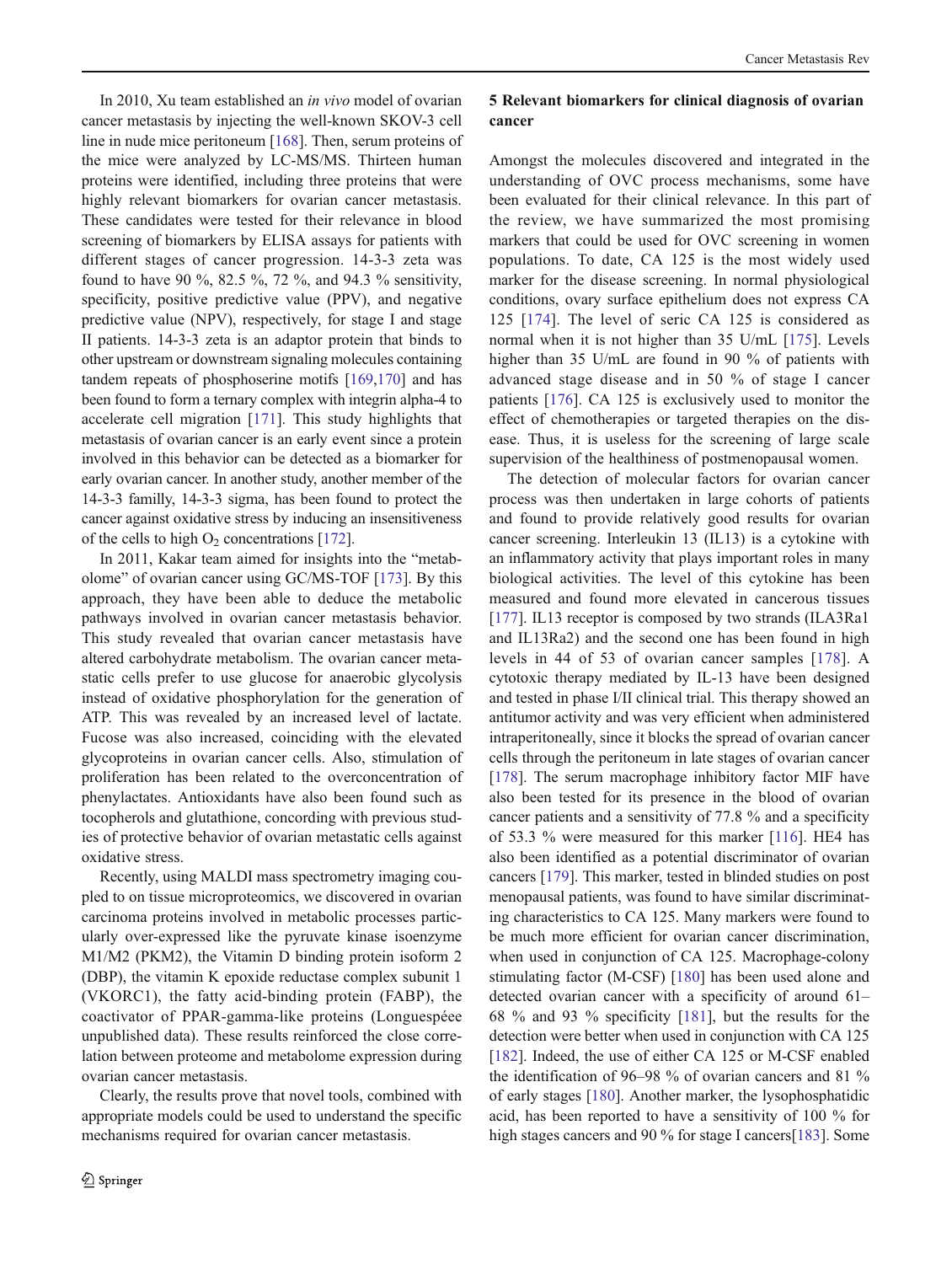<span id="page-12-0"></span>panels of biomarkers have also been proposed for high sensitivity/specificity tests of ovarian cancer screening. The use of the combination of 5 markers (CA 125, OVX1, LASA, CA 15-3, CA 72-4) showed sensitivity of 90.6 % and specificity of 93.2 %, when included in CART analysis (classification and regression tree analysis), which is a marker-based classification algorithm of the disease [\[184](#page-18-0)]. Four other markers (CA 125, CA72-4, CA 15-3, and PLA) were found to have a sensitivity from 68 % to 87 % and the same specificity as for CA 125 [\[185](#page-18-0)]. Thus, the use of panels of biomarkers seems to be mandatory for biomarker screening. This is particularly well illustrated by the study of Leiser and coll. who proposed the use of six markers (leptin, prolactin, osteopontin, IGFII, MIF, and CA 125) to discriminate ovarian cancer and benign tissues with an accuracy of 89 % for early stages cancers and 100 % for late stage disease. However, none of these markers used alone was able to discriminate properly diseased and unaffected samples [[186\]](#page-18-0). Recently, association of some of the markers presented here, namely mesothelin, osteopontin, and HE4 have been selected by the Specialized Program of Research Excellence (SPORE) committee for their good sensitivity and specificity values [[187\]](#page-18-0).

#### 6 Conclusion

This review attempts to link OVC genes polymorphisms to cell signaling pathways which play a central role in cancer cell growth, survival, invasion metastasis, and immune escape.

The integration of these OVC data, as a function of the grade and tumor type, with specific sets of markers is important in order to link the pathology with improved diagnosis and even for therapeutic benefits. The clinical relevance of these OVC molecular factors then need to be validated by large scale screening studies of patient samples, with an emphasis on attempting to screen in the early stages of the diseases. The development of proteomic approaches in the field of biomarkers research has greatly enhanced the discovery of relevant molecular markers for multiple diseases. In the case of OVC, these new markers could provide an alternative strategy to the actual CA 125 monitoring test.

In this review, we conclude that MALDI-MSI is one of the most promising proteomic methods for biomarker discovery, as it allows the direct analysis of tissue sections and large scale screening of markers in their anatomical context. The growing interest for MALDI-MSI in the proteomics community is due to the increasing ease of use, great accuracy, and statistical power, as it is now combined with adapted statistical tools. MALDI-MSI may soon become the primary approach for the biomarkers discovery. In this review, we also conclude as to the difficulty in correlating between predicting important genes in pathologies and biomarker detection in tissue and in serum. Nevertheless, the association multiplex panel of biomarkers has also been proposed to increase the sensitivity/specificity testing of ovarian cancer screening associated with CA125. Novel biomarkers identified by MALDI-MSI, i.e., the C-terminal fragment of Reg-alpha and Mucin 9 as well as specific viral signatures



Fig. 5 Molecular localization of three different ions on a FFPE tissue section in the region Fimbria of the uterine tube. Histological section after hematoxylin eosin-safran (HES) coloration (a). Ions images at a spatial resolution of 50  $\mu$ m with (b) or without (c) a superposition of

the histological image. Three specific molecules were localized in the blood vessel (in red), in the mesothelium (in blue) and specific to the cancer region (in green)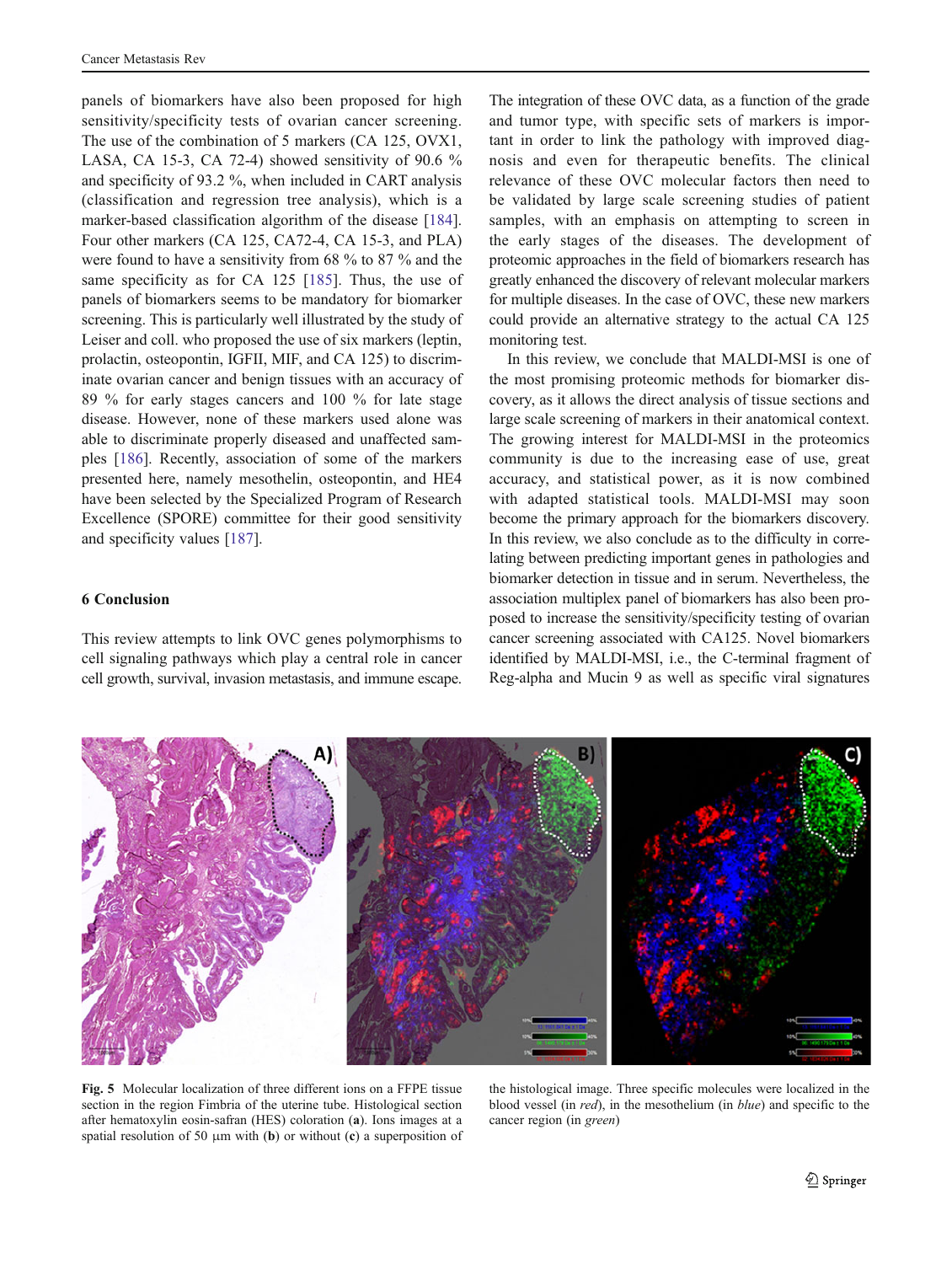<span id="page-13-0"></span>(EBV, HHV6) may allow the assembly of more complete biomarker panels for early ovarian cancer diagnosis. In order to increase specificity, it will be necessary to take into account not only protein biomarkers linked to cell modifications but also the presence of specific viral proteins, the etiology of the pathology (e.g., the Mullerian cell origin of ovarian serous cancer) and their specific markers. Most ovarian carcinomas associated with deleterious mutations BRCA1/2 appear to derive from the tube, especially its fimbria. These cancers are almost always high-grade serous ovarian, tubal, or peritoneal. Given the ineffectiveness of current screening, bilateral salpingo-oophorectomy is the preferred prophylactic procedure. This procedure is not without consequences and in view of pathogenesis data reviewed, it may be possible to perform a temporary prophylaxis in the form of a bilateral radical fimbriectomie. Recent histopathological studies support the possibility of tumors forming at epithelial– mesothelial junctions (peritoneal mesothelioma between epithelium and Mullerian or between tubal epithelium and tubal and ovarian mesothelium lining). This hypothesis is in line with tumors cervix or the cardia which are also "pathologies junction" between coatings of different natures. The hypothesis of an abnormal spread of cells on the cortical tubal or ovarian inclusion cysts, and their development into carcinoma, is corroborated by very recent biomolecular studies. They confirm the expression by cancer cells of high-grade serous mullerian markers (like the duct) but not mesothelium (such as ovarian cortex) [[188](#page-18-0)–[190\]](#page-18-0). Hypothesis that can be drawn is the fact that high-grade serous carcinoma would be a secondary malignance of the ovary and not a primary ovarian tumor Type 1 lesions will find their origin in the carcinogenesis of inclusion cysts post-ovulation, which, during the healing of the breach ovarian tissue would then reflect a Mullerian origin [[188](#page-18-0)–[190](#page-18-0)]. The type of carcinoma depends on the origin of these Mullerian cells. It is therefore necessary to integrate these notions in ovarian cancer diagnosis and identify specific markers in relation with these Mullerian cells. MALDI-MSI (Fig. [5](#page-12-0)) can offer versatile and powerful methods to investigate these junctions, on specimens of prophylactic oophorectomy or in fimbriectomies with mutated BRCA 1/2, in order to detect early abnormalities and help explain tumor development while identifying early disease biomarkers.

Acknowledgements Supported by grants from Agence Nationale de la Recherche (ANR PCV to IF), Institut du Cancer (INCA to IF), Institut de Recherche en Santé du Canada (ISRC to MS & RD), the Ministère du Développement Économique de l'Innovation et de l'Exportation (MDEIE to R.D), the Fond de la recherche du Québec Santé (FRQS to R.D), the Université de Sherbrooke and the Région Nord-Pas de Calais (to RL). R.D. is a member of the Centre de Recherche Clinique Etienne-Le Bel (Sherbrooke, Qc, Canada).

#### References

- 1. Longuespée RB, C., Kerdraon, O., Vinatier, D., Fournier, I., Day, R., Salzet, M. (2012). MALDI MSI and Ovarian cancer Biomarkers. Advances in Cancer Management; Ed R. Mohan, Chap. 10, 211–236.
- 2. Jelovac, D., Armstrong, D.K. Recent progress in the diagnosis and treatment of ovarian cancer. CA: A Cancer Journal for Clinicians, 61, 183–203.
- 3. Konishi, H., Mohseni, M., Tamaki, A, et al. 2011. Mutation of a single allele of the cancer susceptibility gene BRCA1 leads to genomic instability in human breast epithelial cells. Proceedings of the National Academy of Sciences of the United States of America, 108, 17773–17778.
- 4. Saunders, K.H., Nazareth, S., Pressman, P.I. (2011). Case report: BRCA in the Ashkenazi population: are current testing guidelines too exclusive? Heredity Cancer Clinical Practice, 9(1), 3.
- 5. Jazaeri, A. A. (2009). Molecular profiles of hereditary epithelial ovarian cancers and their implications for the biology of this disease. Molecular Oncology, 3, 151–156.
- 6. Bast, R. C., Jr., Hennessy, B., & Mills, G. B. (2009). The biology of ovarian cancer: new opportunities for translation. Nature Reviews. Cancer, 9, 415–428.
- 7. Moore, L.E., Pfeiffer, R.M., Zhang, Z., Lu, K.H., Fung, E.T., Bast, R.C., Jr. (2012). Proteomic biomarkers in combination with CA 125 for detection of epithelial ovarian cancer using prediagnostic serum samples from the prostate, lung, colorectal, and ovarian (PLCO) cancer screening trial. Cancer, 118(1), 91–100.
- 8. Vaughan, S., Coward, J. I., Bast, R. C., Jr., et al. (2011). Rethinking ovarian cancer: recommendations for improving outcomes. Nature Reviews. Cancer, 11, 719–725.
- 9. Moore, R. G., MacLaughlan, S., & Bast, R. C., Jr. (2010). Current state of biomarker development for clinical application in epithelial ovarian cancer. Gynecologic Oncology, 116, 240–245.
- 10. Lu, Z., & Bast, R. C., Jr. (2009). Tumor suppressor genes. Cancer Treatment and Research, 149, 109–129.
- 11. Samanta, A. K., Huang, H. J., Le, X. F., et al. (2009). MEKK3 expression correlates with nuclear factor kappa B activity and with expression of antiapoptotic genes in serous ovarian carcinoma. Cancer, 115, 3897–3908.
- 12. Huang, S., Chang, I.S., Lin, W., et al. 2009. ARHI (DIRAS3), an imprinted tumour suppressor gene, binds to importins and blocks nuclear import of cargo proteins. Bioscience Reports, 30, 159–168.
- 13. Kan, Z., Jaiswal, B. S., Stinson, J., et al. (2011). Diverse somatic mutation patterns and pathway alterations in human cancers. Nature, 466, 869–873.
- 14. Bast, R. C., Jr., & Spriggs, D. R. (2011). More than a biomarker: CA125 may contribute to ovarian cancer pathogenesis. Gynecologic Oncology, 121, 429–430.
- 15. Zhu, C. S., Pinsky, P. F., Cramer, D. W., et al. (2011). A framework for evaluating biomarkers for early detection: validation of biomarker panels for ovarian cancer. Cancer Prevention Research (Philadelphia, Pa.), 4, 375–383.
- 16. Kalachand, R., Hennessy, B. T., & Markman, M. (2011). Molecular targeted therapy in ovarian cancer: what is on the horizon? Drugs, 71, 947–967.
- 17. Wilson, E. B., El-Jawhari, J. J., Neilson, A. L., et al. (2001). Human tumour immune evasion via TGF-beta blocks NK cell activation but not survival allowing therapeutic restoration of anti-tumour activity. PLoS One, 6, e22842.
- 18. Papacleovoulou, G., Critchley, H., Hillier, S.G., Mason, J.I. (2011). IL-1{alpha} and IL-4 signalling in human ovarian surface epithelial cells. Journal of Endocrinology, 211(3), 273–283.
- 19. Barbolina, M. V., Burkhalter, R. J., & Stack, M. S. (2011). Diverse mechanisms for activation of Wnt signalling in the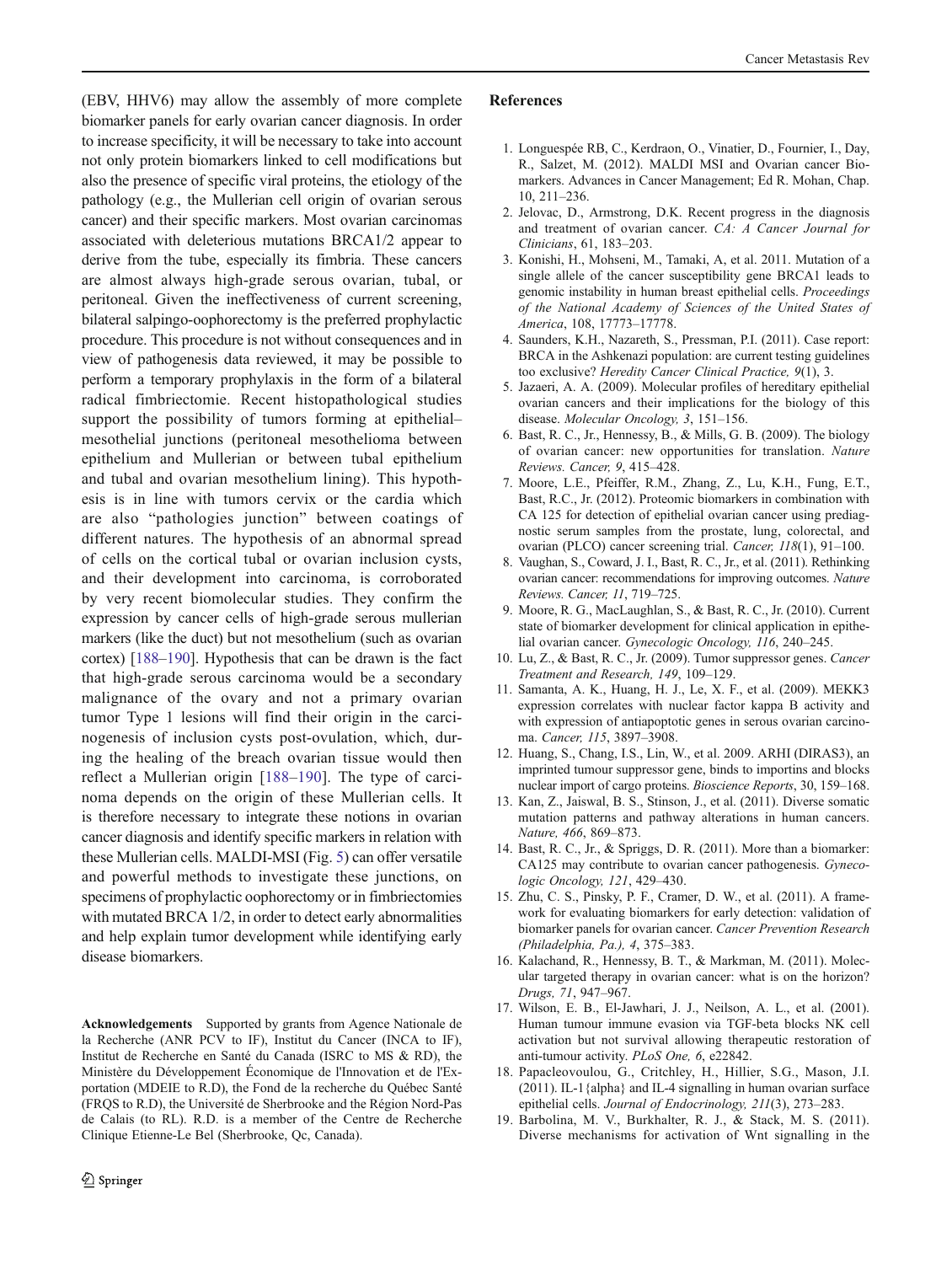<span id="page-14-0"></span>ovarian tumour microenvironment. Biochemistry Journal, 437,  $1 - 12$ .

- 20. Comamala, M., Pinard, M., Theriault, C., et al. (2011). Downregulation of cell surface CA125/MUC16 induces epithelial-tomesenchymal transition and restores EGFR signalling in NIH: OVCAR3 ovarian carcinoma cells. British Journal of Cancer, 104, 989–999.
- 21. Mazzoletti, M., & Broggini, M. (2010). PI3K/AKT/mTOR inhibitors in ovarian cancer. Current Medicinal Chemistry, 17, 4433– 4447.
- 22. Hipp, S., Berg, D., Ergin, B., et al. (2010). Interaction of Snail and p38 mitogen-activated protein kinase results in shorter overall survival of ovarian cancer patients. Virchows Archiv, 457, 705–713.
- 23. Bolitho, C., Hahn, M. A., Baxter, R. C., & Marsh, D. J. (2010). The chemokine CXCL1 induces proliferation in epithelial ovarian cancer cells by transactivation of the epidermal growth factor receptor. Endocrine-Related Cancer, 17, 929–940.
- 24. Mertens-Walker, I., Bolitho, C., Baxter, R. C., & Marsh, D. J. (2010). Gonadotropin-induced ovarian cancer cell migration and proliferation require extracellular signal-regulated kinase 1/2 activation regulated by calcium and protein kinase C{delta}. Endocrine-Related Cancer, 17, 335–349.
- 25. Falasca, M., Chiozzotto, D., Godage, H. Y., et al. (2010). A novel inhibitor of the PI3K/Akt pathway based on the structure of inositol 1,3,4,5,6-pentakisphosphate. British Journal of Cancer, 102, 104–114.
- 26. Drummond, A. E., & Fuller, P. J. (2010). The importance of ERbeta signalling in the ovary. Journal of Endocrinology, 205, 15–23.
- 27. Herrera, B., van Dinther, M., Ten Dijke, P., & Inman, G. J. (2009). Autocrine bone morphogenetic protein-9 signals through activin receptor-like kinase-2/Smad1/Smad4 to promote ovarian cancer cell proliferation. Cancer Research, 69, 9254–9262.
- 28. Helleman, J., Jansen, M. P., Burger, C., van der Burg, M. E., & Berns, E. M. (2010). Integrated genomics of chemotherapy resistant ovarian cancer: a role for extracellular matrix, TGFbeta and regulating microRNAs. The International Journal of Biochemistry & Cell Biology, 42, 25–30.
- 29. Papachroni, K.K., Piperi, C., Levidou, G., et al. Lysyl oxidase interacts with AGE signalling to modulate collagen synthesis in polycystic ovarian tissue. 2010. Journal of Cellular and Molecular Medicine, 14, 2460–2469.
- 30. Wang, Y., Nicholls, P. K., Stanton, P. G., et al. (2009). Extraovarian expression and activity of growth differentiation factor 9. Journal of Endocrinology, 202, 419–430.
- 31. Drake, J., Shearwood, A. M., White, J., et al. (2009). Expression of secreted frizzled-related protein 4 (SFRP4) in primary serous ovarian tumours. European Journal of Gynaecological Oncology, 30, 133–141.
- 32. Santra, M. K., Wajapeyee, N., & Green, M. R. (2009). F-box protein FBXO31 mediates cyclin D1 degradation to induce G1 arrest after DNA damage. Nature, 459, 722–725.
- 33. Trinh, X. B., Tjalma, W. A., Vermeulen, P. B., et al. (2009). The VEGF pathway and the AKT/mTOR/p70S6K1 signalling pathway in human epithelial ovarian cancer. British Journal of Cancer, 100, 971–978.
- 34. Colomiere, M., Ward, A. C., Riley, C., et al. (2009). Cross talk of signals between EGFR and IL-6R through JAK2/STAT3 mediate epithelial-mesenchymal transition in ovarian carcinomas. British Journal of Cancer, 100, 134–144.
- 35. Kolasa, I. K., Rembiszewska, A., Felisiak, A., et al. (2009). PIK3CA amplification associates with resistance to chemotherapy in ovarian cancer patients. Cancer Biology & Therapy, 8, 21–26.
- 36. Noske, A., Lindenberg, J. L., Darb-Esfahani, S., et al. (2008). Activation of mTOR in a subgroup of ovarian carcinomas:

correlation with p-eIF-4E and prognosis. Oncology Reports, 20, 1409–1417.

- 37. Colomiere, M., Findlay, J., Ackland, L., & Ahmed, N. (2009). Epidermal growth factor-induced ovarian carcinoma cell migration is associated with JAK2/STAT3 signals and changes in the abundance and localization of alpha6beta1 integrin. The International Journal of Biochemistry & Cell Biology, 41, 1034–1045.
- 38. Papacleovoulou, G., Edmondson, R. J., Critchley, H. O., Hillier, S. G., & Mason, J. I. (2009). 3beta-Hydroxysteroid dehydrogenases and pre-receptor steroid metabolism in the human ovarian surface epithelium. Molecular and Cellular Endocrinology, 301, 65–73.
- 39. de Graeff, P., Crijns, A. P., Ten Hoor, K. A., et al. (2008). The ErbB signalling pathway: protein expression and prognostic value in epithelial ovarian cancer. British Journal of Cancer, 99, 341–349.
- 40. Bleeker, F. E., Felicioni, L., Buttitta, F., et al. (2008). AKT1 (E17K) in human solid tumours. Oncogene, 27, 5648–5650.
- 41. Guo, R. X., Qiao, Y. H., Zhou, Y., Li, L. X., Shi, H. R., & Chen, K. S. (2008). Increased staining for phosphorylated AKT and nuclear factor-kappaB p65 and their relationship with prognosis in epithelial ovarian cancer. Pathology International, 58, 749– 756.
- 42. Guo, L. M., Pu, Y., Han, Z., et al. (2009). MicroRNA-9 inhibits ovarian cancer cell growth through regulation of NF-kappaB1. FEBS Journal, 276, 5537–5546.
- 43. Karin, M. (2006). Nuclear factor-kappaB in cancer development and progression. Nature, 441, 431–436.
- 44. Karin, M. (2006). NF-kappaB and cancer: mechanisms and targets. Molecular Carcinogenesis, 45, 355–361.
- 45. Karin, M., Lawrence, T., & Nizet, V. (2006). Innate immunity gone awry: linking microbial infections to chronic inflammation and cancer. Cell, 124, 823–835.
- 46. Manzano, R. G., Montuenga, L. M., Dayton, M., et al. (2002). CL100 expression is down-regulated in advanced epithelial ovarian cancer and its re-expression decreases its malignant potential. Oncogene, 21, 4435–4447.
- 47. Lengyel, E., Stepp, E., Gum, R., & Boyd, D. (1995). Involvement of a mitogen-activated protein kinase signaling pathway in the regulation of urokinase promoter activity by c-Ha-ras. Journal of Biological Chemistry, 270, 23007–23012.
- 48. Felip, E., Encabo, G., Vidal, M. T., Vera, R., del Campo, J. M., & Rubio, D. (1995). C-erbB-2 protein in ovarian epithelial cancer: correlation between expression in tumor tissue and blood levels. Medicina Clínica (Barcelona), 105, 5–8.
- 49. Felip, E., Del Campo, J. M., Rubio, D., Vidal, M. T., Colomer, R., & Bermejo, B. (1995). Overexpression of c-erbB-2 in epithelial ovarian cancer. Prognostic value and relationship with response to chemotherapy. Cancer, 75, 2147–2152.
- 50. Teixeira, J., Maheswaran, S., & Donahoe, P. K. (2001). Mullerian inhibiting substance: an instructive developmental hormone with diagnostic and possible therapeutic applications. Endocrine Reviews, 22, 657–674.
- 51. Braun, A. H., & Coffey, R. J. (2005). Lysophosphatidic acid, a disintegrin and metalloprotease-17 and heparin-binding epidermal growth factor-like growth factor in ovarian cancer: the first word, not the last. Clinical Cancer Research, 11, 4639–4643.
- 52. Gewinner, C., Wang, Z. C., Richardson, A., et al. (2009). Evidence that inositol polyphosphate 4-phosphatase type II is a tumor suppressor that inhibits PI3K signaling. Cancer Cell, 16, 115–125.
- 53. Imamov, O., Shim, G. J., Warner, M., & Gustafsson, J. A. (2005). Estrogen receptor beta in health and disease. Biology of Reproduction, 73, 866–871.
- 54. Lindgren, P. R., Cajander, S., Backstrom, T., Gustafsson, J. A., Makela, S., & Olofsson, J. I. (2004). Estrogen and progesterone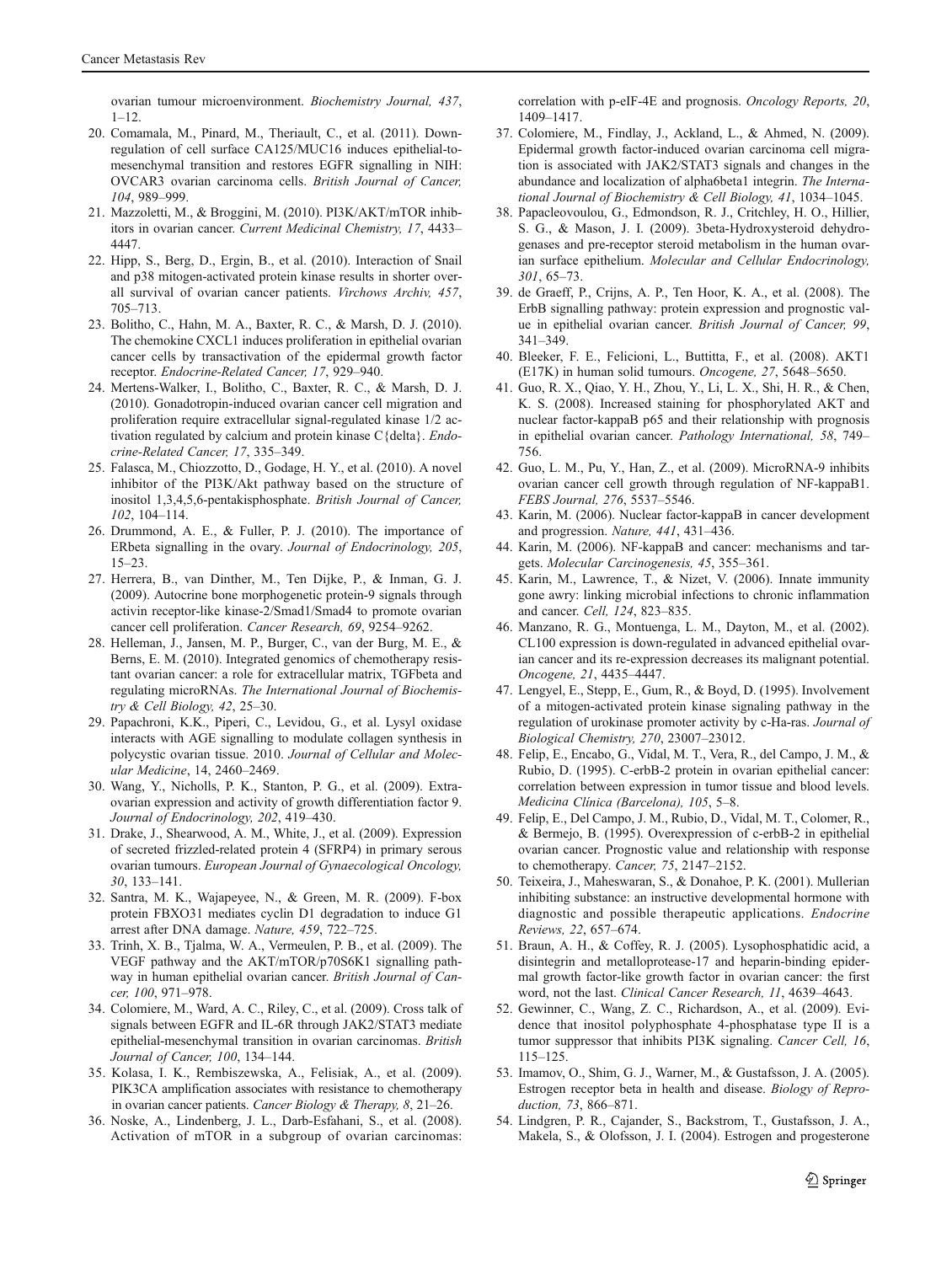<span id="page-15-0"></span>receptors in ovarian epithelial tumors. Molecular and Cellular Endocrinology, 221, 97–104.

- 55. Li, A. J., Baldwin, R. L., & Karlan, B. Y. (2003). Estrogen and progesterone receptor subtype expression in normal and malignant ovarian epithelial cell cultures. American Journal of Obstetrics and Gynecology, 189, 22–27.
- 56. Lazennec, G. (2005). Retraction: article on estrogen receptor beta in ovarian carcinogenesis. Cancer Research, 65, 5480.
- 57. Ye, B., Cramer, D. W., Skates, S. J., et al. (2003). Haptoglobinalpha subunit as potential serum biomarker in ovarian cancer: identification and characterization using proteomic profiling and mass spectrometry. Clinical Cancer Research, 9, 2904–2911.
- 58. Yu, J. K., Zheng, S., Tang, Y., & Li, L. (2005). An integrated approach utilizing proteomics and bioinformatics to detect ovarian cancer. Journal of Zhejiang University. Science. B, 6, 227–231.
- 59. Conrads, T. P., Fusaro, V. A., Ross, S., et al. (2004). Highresolution serum proteomic features for ovarian cancer detection. Endocrine-Related Cancer, 11, 163–178.
- 60. Zhu, Y., Wu, R., Sangha, N., et al. (2006). Classifications of ovarian cancer tissues by proteomic patterns. Proteomics, 6, 5846–5856.
- 61. Kim, H., Wu, R., Cho, K. R., et al. (2008). Comparative proteomic analysis of low stage and high stage endometrioid ovarian adenocarcinomas. Proteomics. Clinical Applications, 2, 571–584.
- 62. Lemaire, R., Menguellet, S. A., Stauber, J., et al. (2007). Specific MALDI imaging and profiling for biomarker hunting and validation: fragment of the 11 S proteasome activator complex, Reg alpha fragment, is a new potential ovary cancer biomarker. Journal of Proteome Research, 6, 4127–4134.
- 63. Franck, J., Arafah, K., Elayed, M., et al. (2009). MALDI imaging mass spectrometry: state of the art technology in clinical proteomics. Molecular & Cellular Proteomics, 8, 2023–2033.
- 64. Gustafsson, J. O., Oehler, M. K., McColl, S. R., & Hoffmann, P. (2010). Citric acid antigen retrieval (CAAR) for tryptic peptide imaging directly on archived formalin-fixed paraffin-embedded tissue. Journal of Proteome Research, 9, 4315–4328.
- 65. Gustafsson, J. O., Oehler, M. K., Ruszkiewicz, A., McColl, S. R., & Hoffmann, P. (2011). MALDI Imaging Mass Spectrometry (MALDI-IMS)-Application of Spatial Proteomics for Ovarian Cancer Classification and Diagnosis. International Journal of Molecular Sciences, 12, 773–794.
- 66. Kikuchi, N., Horiuchi, A., Osada, R., et al. (2006). Nuclear expression of S100A4 is associated with aggressive behavior of epithelial ovarian carcinoma: an important autocrine/paracrine factor in tumor progression. Cancer Science, 97, 1061–1069.
- 67. El Ayed, M., Bonnel, D., Longuespee, R., et al. (2010). MALDI imaging mass spectrometry in ovarian cancer for tracking, identifying, and validating biomarkers. Medical Science Monitor, 16, BR233–BR245.
- 68. Gortzak-Uzan, L., Ignatchenko, A., Evangelou, A. I., et al. (2008). A proteome resource of ovarian cancer ascites: integrated proteomic and bioinformatic analyses to identify putative biomarkers. Journal of Proteome Research, 7, 339–351.
- 69. Makino, E., Sakaguchi, M., Iwatsuki, K., & Huh, N. H. (2004). Introduction of an N-terminal peptide of S100C/A11 into human cells induces apoptotic cell death. Journal of Molecular Medicine, 82, 612–620.
- 70. Sakaguchi, M., Miyazaki, M., Sonegawa, H., et al. (2004). PKCalpha mediates TGFbeta-induced growth inhibition of human keratinocytes via phosphorylation of S100C/A11. The Journal of Cell Biology, 164, 979–984.
- 71. Yang, Z., Tao, T., Raftery, M. J., Youssef, P., Di Girolamo, N., & Geczy, C. L. (2001). Proinflammatory properties of the human S100 protein S100A12. Journal of Leukocyte Biology, 69, 986–994.
- 72. Do, T. V., Kubba, L. A., Du, H., Sturgis, C. D., & Woodruff, T. K. (2008). Transforming growth factor-beta1, transforming growth

factor-beta2, and transforming growth factor-beta3 enhance ovarian cancer metastatic potential by inducing a Smad3-dependent epithelial-to-mesenchymal transition. Molecular Cancer Research, 6, 695–705.

- 73. Rodriguez, G. C., Haisley, C., Hurteau, J., et al. (2001). Regulation of invasion of epithelial ovarian cancer by transforming growth factor-beta. Gynecologic Oncology, 80, 245–253.
- 74. Sood, A. K., Fletcher, M. S., Coffin, J. E., et al. (2004). Functional role of matrix metalloproteinases in ovarian tumor cell plasticity. American Journal of Obstetrics and Gynecology, 190, 899–909.
- 75. Sood, A. K., Seftor, E. A., Fletcher, M. S., et al. (2001). Molecular determinants of ovarian cancer plasticity. American Journal of Pathology, 158, 1279–1288.
- 76. Vergara, D., Merlot, B., Lucot, J.P., et al. (2010). Epithelialmesenchymal transition in ovarian cancer. Cancer Letters, 291  $(1)$ , 59–66.
- 77. Giuntoli, R. L., 2nd, Webb, T. J., Zoso, A., et al. (2009). Ovarian cancer-associated ascites demonstrates altered immune environment: implications for antitumor immunity. Anticancer Research, 29, 2875–2884.
- 78. Xie, X., Ye, D., Chen, H., Lu, W., Cheng, B., & Zhong, H. (2004). Interleukin-7 and suppression of local peritoneal immunity in ovarian carcinoma. International Journal of Gynaecology and Obstetrics, 85, 151–158.
- 79. Lambeck, A. J., Crijns, A. P., Leffers, N., et al. (2007). Serum cytokine profiling as a diagnostic and prognostic tool in ovarian cancer: a potential role for interleukin 7. Clinical Cancer Research, 13, 2385–2391.
- 80. Kitagawa, K., Murata, A., Matsuura, N., et al. (1996). Epithelialmesenchymal transformation of a newly established cell line from ovarian adenosarcoma by transforming growth factor-beta1. International Journal of Cancer, 66, 91–97.
- 81. Keshamouni, V. G., Michailidis, G., Grasso, C. S., et al. (2006). Differential protein expression profiling by iTRAQ-2DLC-MS/ MS of lung cancer cells undergoing epithelial–mesenchymal transition reveals a migratory/invasive phenotype. Journal of Proteome Research, 5, 1143–1154.
- 82. Vergara, D., Merlot, B., Lucot, J. P., et al. (2010). Epithelial–mesenchymal transition in ovarian cancer. Cancer Letters, 291, 59–66.
- 83. Mor, G., Visintin, I., Lai, Y., et al. (2005). Serum protein markers for early detection of ovarian cancer. Proceedings of the National Academy of Sciences of the United States of America, 102, 7677–7682.
- 84. Choi, J. H., Lee, K. T., & Leung, P. C. (2011). Estrogen receptor alpha pathway is involved in leptin-induced ovarian cancer cell growth. Carcinogenesis, 32, 589–596.
- 85. Levina, V. V., Nolen, B., Su, Y., et al. (2009). Biological significance of prolactin in gynecologic cancers. Cancer Research, 69, 5226–5233.
- 86. Song, G., Cai, Q. F., Mao, Y. B., Ming, Y. L., Bao, S. D., & Ouyang, G. L. (2008). Osteopontin promotes ovarian cancer progression and cell survival and increases HIF-1alpha expression through the PI3-K/Akt pathway. Cancer Science, 99, 1901– 1907.
- 87. Lee, E. J., Mircean, C., Shmulevich, I., et al. (2005). Insulin-like growth factor binding protein 2 promotes ovarian cancer cell invasion. Molecular Cancer, 4, 7.
- 88. Guo, X., Liu, G., Schauer, I. G., et al. (2011). Overexpression of the beta subunit of human chorionic gonadotropin promotes the transformation of human ovarian epithelial cells and ovarian tumorigenesis. American Journal of Pathology, 179, 1385–1393.
- 89. Boss, D.S., Glen, H., Beijnen, J.H., et al. Serum beta-HCG and CA-125 as tumor markers in a patient with osteosarcoma: case report. Tumori, 97, 109–114.
- 90. Pejcic, I., Vrbic, S., Filipovic, S., et al. (2010). [Significance of serum tumor markers monitoring metastases in carcinomas of unknown primary site]. Vojnosanitetski Pregled, 67, 723–731.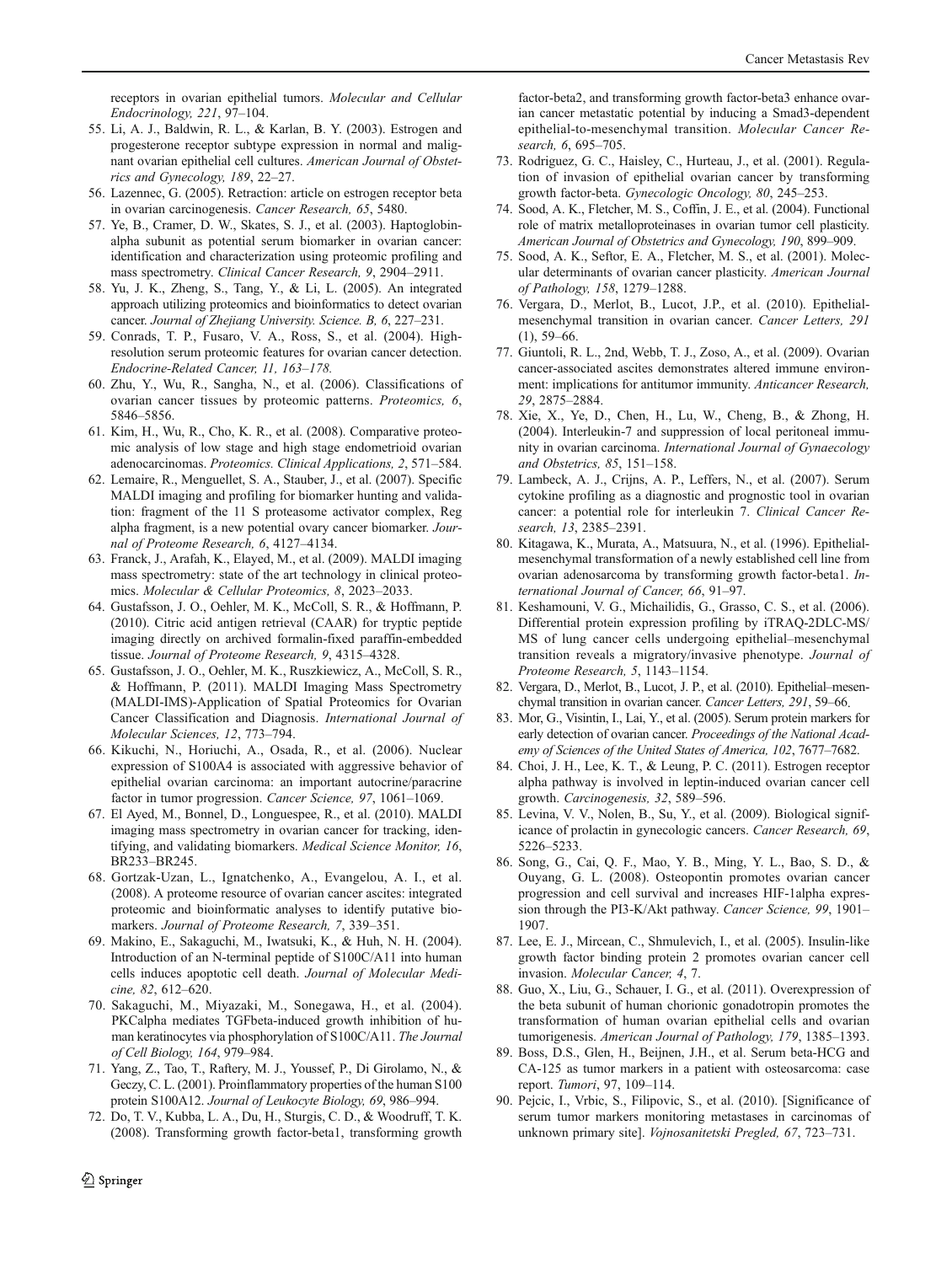- <span id="page-16-0"></span>91. Tavares Murta, B. M., Cunha Fde, Q., Miranda, R., Adad, S. J., & Murta, E. F. (2004). Differential tumor microenvironment in human ovarian cystic tumors. Tumori, 90, 491–497.
- 92. Perkins, G. L., Slater, E. D., Sanders, G. K., & Prichard, J. G. (2003). Serum tumor markers. American Family Physician, 68, 1075–1082.
- 93. Clarke, B., Tinker, A. V., Lee, C. H., et al. (2009). Intraepithelial T cells and prognosis in ovarian carcinoma: novel associations with stage, tumor type, and BRCA1 loss. Modern Pathology, 22, 393–402.
- 94. Curiel, T. J., Coukos, G., Zou, L., et al. (2004). Specific recruitment of regulatory T cells in ovarian carcinoma fosters immune privilege and predicts reduced survival. Nature Medicine, 10, 942–949.
- 95. Preston, C. C., Goode, E. L., Hartmann, L. C., Kalli, K. R., & Knutson, K. L. (2011). Immunity and immune suppression in human ovarian cancer. *Immunotherapy*, 3, 539–556.
- 96. Yigit, R., Massuger, L. F., Figdor, C. G., & Torensma, R. (2010). Ovarian cancer creates a suppressive microenvironment to escape immune elimination. Gynecologic Oncology, 117, 366–372.
- 97. Nonaka, H., Saga, Y., Fujiwara, H., et al. (2011). Indoleamine 2,3-dioxygenase promotes peritoneal dissemination of ovarian cancer through inhibition of natural killercell function and angiogenesis promotion. International Journal of Oncology, 38, 113– 120.
- 98. Ino, K. (2011). Indoleamine 2,3-dioxygenase and immune tolerance in ovarian cancer. Current Opinion in Obstetrics and Gynecology, 23, 13–18.
- 99. Inaba, T., Ino, K., Kajiyama, H., et al. (2009). Role of the immunosuppressive enzyme indoleamine 2,3-dioxygenase in the progression of ovarian carcinoma. Gynecologic Oncology, 115, 185–192.
- 100. Okamoto, A., Nikaido, T., Ochiai, K., et al. (2005). Indoleamine 2,3-dioxygenase serves as a marker of poor prognosis in gene expression profiles of serous ovarian cancer cells. Clinical Cancer Research, 11, 6030–6039.
- 101. Nelson, B. H. (2009). IDO and outcomes in ovarian cancer. Gynecologic Oncology, 115, 179–180.
- 102. Loercher, A. E., Nash, M. A., Kavanagh, J. J., Platsoucas, C. D., & Freedman, R. S. (1999). Identification of an IL-10-producing HLA-DR-negative monocyte subset in the malignant ascites of patients with ovarian carcinoma that inhibits cytokine protein expression and proliferation of autologous T cells. The Journal of Immunology, 163, 6251–6260.
- 103. Wei, S., Kryczek, I., Zou, L., et al. (2005). Plasmacytoid dendritic cells induce CD8+ regulatory T cells in human ovarian carcinoma. Cancer Research, 65, 5020–5026.
- 104. Jung, Y. W., Kim, Y. T., Kim, S. W., et al. (2009). Correlation of human leukocyte antigen-G (HLA-G) expression and disease progression in epithelial ovarian cancer. Reproductive Sciences, 16, 1103–1111.
- 105. Menier, C., Prevot, S., Carosella, E. D., & Rouas-Freiss, N. (2009). Human leukocyte antigen-G is expressed in advancedstage ovarian carcinoma of high-grade histology. Human Immunology, 70, 1006–1009.
- 106. Sheu, J. J., & Shih Ie, M. (2007). Clinical and biological significance of HLA-G expression in ovarian cancer. Seminars in Cancer Biology, 17, 436–443.
- 107. Rebmann, V., Regel, J., Stolke, D., & Grosse-Wilde, H. (2003). Secretion of sHLA-G molecules in malignancies. Seminars in Cancer Biology, 13, 371–377.
- 108. Singer, G., Rebmann, V., Chen, Y. C., et al. (2003). HLA-G is a potential tumor marker in malignant ascites. Clinical Cancer Research, 9, 4460–4464.
- 109. Mach, P., Blecharz, P., Basta, P., et al. (2010). Differences in the soluble HLA-G blood serum concentration levels in patients with

ovarian cancer and ovarian and deep endometriosis. American Journal of Reproductive Immunology, 63, 387–395.

- 110. Lin, A., Yan, W. H., Xu, H. H., et al. (2007). HLA-G expression in human ovarian carcinoma counteracts NK cell function. Annals of Oncology, 18, 1804–1809.
- 111. Simon, I., & Katsaros, D. (2007). Rigault de la Longrais I, et al. B7-H4 is over-expressed in early-stage ovarian cancer and is independent of CA125 expression. Gynecologic Oncology, 106, 334–341.
- 112. Simon, I., Liu, Y., Krall, K. L., et al. (2007). Evaluation of the novel serum markers B7-H4, Spondin 2, and DcR3 for diagnosis and early detection of ovarian cancer. Gynecologic Oncology, 106, 112–118.
- 113. Simon, I., Zhuo, S., Corral, L., et al. (2006). B7-h4 is a novel membrane-bound protein and a candidate serum and tissue biomarker for ovarian cancer. Cancer Research, 66, 1570–1575.
- 114. Gubbels, J. A., Felder, M., Horibata, S., et al. (2010). MUC16 provides immune protection by inhibiting synapse formation between NK and ovarian tumor cells. Molecular Cancer, 9.
- 115. Krockenberger, M., Dombrowski, Y., Weidler, C., et al. (2008). Macrophage migration inhibitory factor contributes to the immune escape of ovarian cancer by down-regulating NKG2D. The Journal of Immunology, 180, 7338–7348.
- 116. Agarwal, R., Whang, D. H., Alvero, A. B., et al. (2007). Macrophage migration inhibitory factor expression in ovarian cancer. American Journal of Obstetrics and Gynecology, 196, 348 e1– 348 e5.
- 117. Sonoda, K., Miyamoto, S., Yotsumoto, F., et al. (2007). Clinical significance of RCAS1 as a biomarker of ovarian cancer. Oncology Reports, 17, 623–628.
- 118. McGilvray, R. W., Eagle, R. A., Rolland, P., Jafferji, I., Trowsdale, J., & Durrant, L. G. (2010). ULBP2 and RAET1E NKG2D ligands are independent predictors of poor prognosis in ovarian cancer patients. International Journal of Cancer, 127, 1412–1420.
- 119. Franck, J., Longuespee, R., Wisztorski, M., et al. (2010). MALDI mass spectrometry imaging of proteins exceeding 30,000 daltons. Medical Science Monitor, 16, BR293–BR299.
- 120. Lemaire, R., Lucot, J. P., Collinet, P., Vinatier, D., Tabet, J. C., Salzet, M., & Fournier, I. (2005). New developments in direct analyses by MALDI mass spectrometry for study ovarian cancer. Molecular & Cellular Proteomics, 4, S305–S308.
- 121. Yang, Y., Fruh, K., Ahn, K., & Peterson, P. A. (1995). in vivo assembly of the proteasomal complexes, implications for antigen processing. Journal of Biological Chemistry, 270, 27687–27694.
- 122. Kloetzel, P. M. (1998). The proteasome system: a neglected tool for improvement of novel therapeutic strategies? Gene Therapy, 5, 1297–1298.
- 123. Rivett, A. J., & Gardner, R. C. (2000). Proteasome inhibitors: from in vitro uses to clinical trials. Journal of Peptide Science, 6, 478–488.
- 124. Rotem-Yehudar, R., Groettrup, M., Soza, A., Kloetzel, P. M., & Ehrlich, R. (1996). LMP-associated proteolytic activities and TAPdependent peptide transport for class 1 MHC molecules are suppressed in cell lines transformed by the highly oncogenic adenovirus 12. The Journal of Experimental Medicine, 183, 499–514.
- 125. Kuckelkorn, U., Ruppert, T., Strehl, B., et al. (2002). Link between organ-specific antigen processing by 20S proteasomes and CD8(+) T cell-mediated autoimmunity. The Journal of Experimental Medicine, 195, 983–990.
- 126. Regad, T., Saib, A., Lallemand-Breitenbach, V., Pandolfi, P. P., de The, H., & Chelbi-Alix, M. K. (2001). PML mediates the interferon-induced antiviral state against a complex retrovirus via its association with the viral transactivator. EMBO Journal, 20, 3495–3505.
- 127. Delp, K., Momburg, F., Hilmes, C., Huber, C., & Seliger, B. (2000). Functional deficiencies of components of the MHC class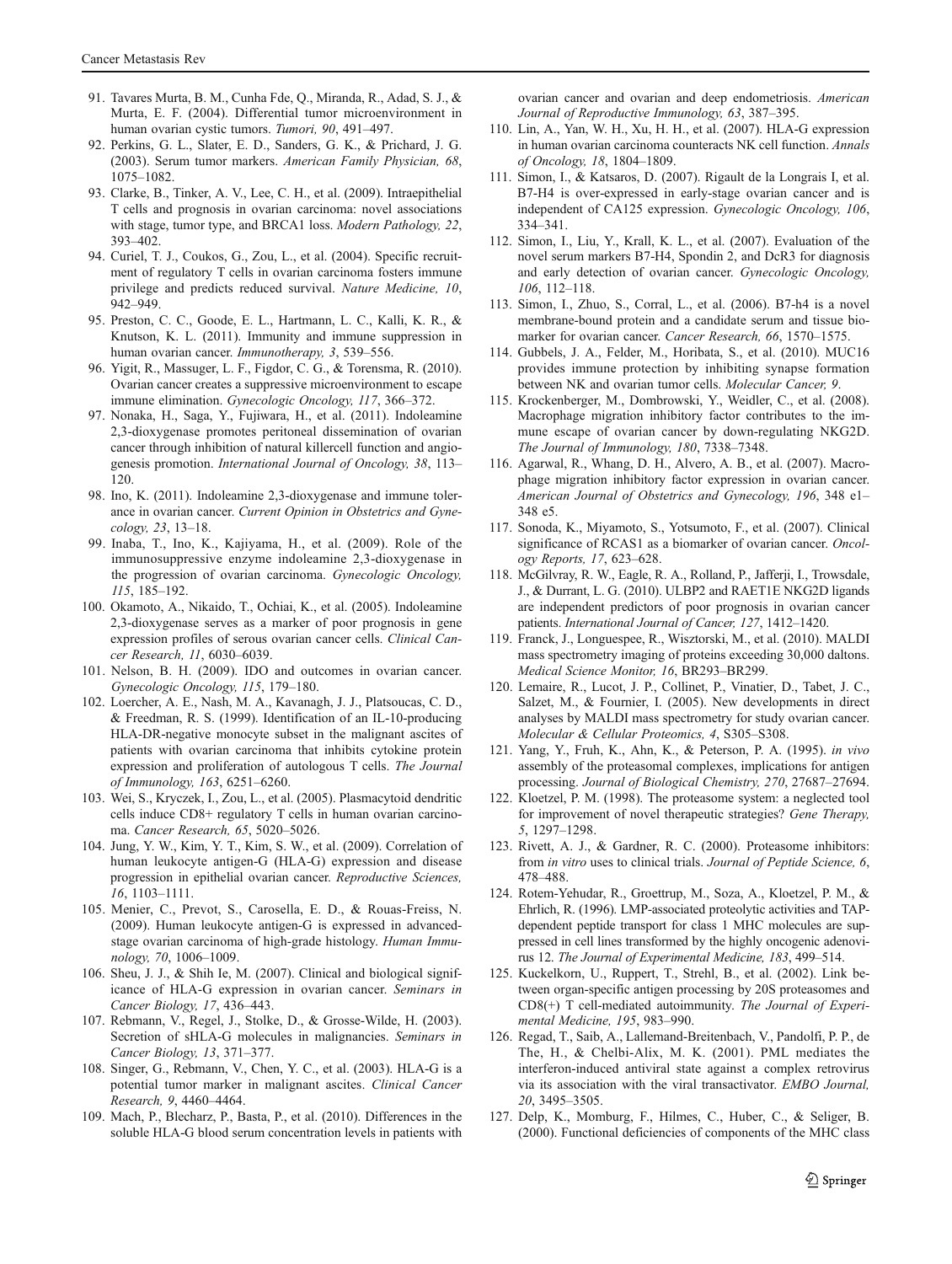<span id="page-17-0"></span>I antigen pathway in human tumors of epithelial origin. Bone Marrow Transplantation, 25(Suppl 2), S88–S95.

- 128. Sorem, J., Jardetzky, T. S., & Longnecker, R. (2009). Cleavage and secretion of Epstein-Barr virus glycoprotein 42 promote membrane fusion with B lymphocytes. Journal of Virology, 83, 6664–6672.
- 129. Sorem, J., & Longnecker, R. (2009). Cleavage of Epstein-Barr virus glycoprotein B is required for full function in cell–cell fusion with both epithelial and B cells. Journal of General Virology, 90, 591–595.
- 130. Pudney, V. A., Leese, A. M., Rickinson, A. B., & Hislop, A. D. (2005). CD8+ immunodominance among Epstein-Barr virus lytic cycle antigens directly reflects the efficiency of antigen presentation in lytically infected cells. The Journal of Experimental Medicine, 201, 349–360.
- 131. Elg, S. A., Mayer, A. R., Carson, L. F., Twiggs, L. B., Hill, R. B., & Ramakrishnan, S. (1997). Alpha-1 acid glycoprotein is an immunosuppressive factor found in ascites from ovaria carcinoma. Cancer, 80, 1448–1456.
- 132. Nosov, V., Su, F., Amneus, M., et al. (2009). Validation of serum biomarkers for detection of early-stage ovarian cancer. American Journal of Obstetrics and Gynecology, 200, 639 e1–639 e5.
- 133. Kim, K. D., Lim, H. Y., Lee, H. G., et al. (2005). Apolipoprotein A-I induces IL-10 and PGE2 production in human monocytes and inhibits dendritic cell differentiation and maturation. Biochemical and Biophysical Research Communications, 338, 1126–1136.
- 134. Liang, X., Lin, T., Sun, G., Beasley-Topliffe, L., Cavaillon, J. M., & Warren, H. S. (2009). Hemopexin down-regulates LPSinduced proinflammatory cytokines from macrophages. Journal of Leukocyte Biology, 86, 229–235.
- 135. Leygue, E., Snell, L., Dotzlaw, H., et al. (1998). Expression of lumican in human breast carcinoma. Cancer Research, 58, 1348–1352.
- 136. Leygue, E., Snell, L., Dotzlaw, H., et al. (2000). Lumican and decorin are differentially expressed in human breast carcinoma. The Journal of Pathology, 192, 313–320.
- 137. Babelova, A., Moreth, K., Tsalastra-Greul, W., et al. (2009). Biglycan: A danger signal that activates the NLRP3 inflammasome via toll-like and P2X receptors. Journal of Biological Chemistry, 284(36), 24035–24048.
- 138. Schaefer, L., Babelova, A., Kiss, E., et al. (2005). The matrix component biglycan is proinflammatory and signals through Tolllike receptors 4 and 2 in macrophages. Journal of Clinical Investigation, 115, 2223–2233.
- 139. Salzet, M., Capron, A., & Stefano, G. B. (2000). Molecular crosstalk in host-parasite relationships: schistosome- and leechhost interactions. *Parasitology Today*, 16, 536–540.
- 140. Huber, M. A., Kraut, N., & Beug, H. (2005). Molecular requirements for epithelial-mesenchymal transition during tumor progression. Current Opinion in Cell Biology, 17, 548–558.
- 141. Cavallaro, U., & Christofori, G. (2004). Cell adhesion and signalling by cadherins and Ig-CAMs in cancer. Nature Reviews. Cancer, 4, 118–132.
- 142. Ponnusamy, M. P., Lakshmanan, I., Jain, M., et al. (2010). MUC4 mucin-induced epithelial to mesenchymal transition: a novel mechanism for metastasis of human ovarian cancer cells. Oncogene, 29, 5741–5754.
- 143. Hudson, L. G., Zeineldin, R., & Stack, M. S. (2008). Phenotypic plasticity of neoplastic ovarian epithelium: unique cadherin profiles in tumor progression. Clinical & Experimental Metastasis, 25, 643–655.
- 144. Imai, T., Horiuchi, A., Wang, C., et al. (2003). Hypoxia attenuates the expression of E-cadherin via up-regulation of SNAIL in ovarian carcinoma cells. American Journal of Pathology, 163, 1437–1447.
- 145. Byrne, A. T., Ross, L., Holash, J., et al. (2003). Vascular endothelial growth factor-trap decreases tumor burden, inhibits ascites,

and causes dramatic vascular remodeling in an ovarian cancer model. Clinical Cancer Research, 9, 5721–5728.

- 146. Bartlett, J. M., Langdon, S. P., Simpson, B. J., et al. (1996). The prognostic value of epidermal growth factor receptor mRNA expression in primary ovarian cancer. British Journal of Cancer, 73, 301–306.
- 147. Symowicz, J., Adley, B. P., Gleason, K. J., et al. (2007). Engagement of collagen-binding integrins promotes matrix metalloproteinase-9 dependent E-cadherin ectodomain shedding in ovarian carcinoma cells. Cancer Research, 67, 2030–2039.
- 148. Ellerbroek, S. M., Halbleib, J. M., Benavidez, M., et al. (2001). Phosphatidylinositol 3-kinase activity in epidermal growth factorstimulated matrix metalloproteinase-9 production and cell surface association. Cancer Research, 61, 1855–1861.
- 149. Nagy, J. A., Masse, E. M., Herzberg, K. T., et al. (1995). Pathogenesis of ascites tumor growth: vascular permeability factor, vascular hyperpermeability, and ascites fluid accumulation. Cancer Research, 55, 360–368.
- 150. Casey, R. C., Burleson, K. M., Skubitz, K. M., et al. (2001). Beta 1-integrins regulate the formation and adhesion of ovarian carcinoma multicellular spheroids. American Journal of Pathology, 159, 2071–2080.
- 151. Shield, K., Riley, C., Quinn, M. A., Rice, G. E., Ackland, M. L., & Ahmed, N. (2007). Alpha2beta1 integrin affects metastatic potential of ovarian carcinoma spheroids by supporting disaggregation and proteolysis. Journal of Carcinogenesis, 6, 11.
- 152. Moss, N. M., Barbolina, M. V., Liu, Y., Sun, L., Munshi, H. G., & Stack, M. S. (2009). Ovarian cancer cell detachment and multicellular aggregate formation are regulated by membrane type 1 matrix metalloproteinase: a potential role in I.p. metastatic dissemination. Cancer Research, 69, 7121–7129.
- 153. Davidson, B., Goldberg, I., Berner, A., et al. (2001). Expression of membrane-type 1, 2, and 3 matrix metalloproteinases messenger RNA in ovarian carcinoma cells in serous effusions. American Journal of Clinical Pathology, 115, 517–524.
- 154. Slack-Davis, J. K., Atkins, K. A., Harrer, C., Hershey, E. D., & Conaway, M. (2009). Vascular cell adhesion molecule-1 is a regulator of ovarian cancer peritoneal metastasis. Cancer Research, 69, 1469–1476.
- 155. Cannistra, S. A., Kansas, G. S., Niloff, J., DeFranzo, B., Kim, Y., & Ottensmeier, C. (1993). Binding of ovarian cancer cells to peritoneal mesothelium in vitro is partly mediated by CD44H. Cancer Research, 53, 3830–3838.
- 156. Zecchini, S., Bombardelli, L., Decio, A., et al. (2011). The adhesion molecule NCAM promotes ovarian cancer progression via FGFR signalling. EMBO Molecular Medicine, 3, 480–494.
- 157. Kenny, H. A., Kaur, S., Coussens, L. M., & Lengyel, E. (2008). The initial steps of ovarian cancer cell metastasis are mediated by MMP-2 cleavage of vitronectin and fibronectin. Journal of Clinical Investigation, 118, 1367–1379.
- 158. Kenny, H. A., & Lengyel, E. (2009). MMP-2 functions as an early response protein in ovarian cancer metastasis. Cell Cycle, 8, 683–688.
- 159. Huang, S., Van Arsdall, M., Tedjarati, S., et al. (2002). Contributions of stromal metalloproteinase-9 to angiogenesis and growth of human ovarian carcinoma in mice. Journal of the National Cancer Institute, 94, 1134–1142.
- 160. Satpathy, M., Shao, M., Emerson, R., Donner, D. B., & Matei, D. (2009). Tissue transglutaminase regulates matrix metalloproteinase-2 in ovarian cancer by modulating cAMP-response element-binding protein activity. Journal of Biological Chemistry, 284, 15390– 15399.
- 161. Dorn, J., Harbeck, N., Kates, R., et al. Impact of expression differences of kallikrein-related peptidases and of uPA and PAI-1 between primary tumor and omentum metastasis in advanced ovarian cancer. Annals of Oncology, 22, 877–883.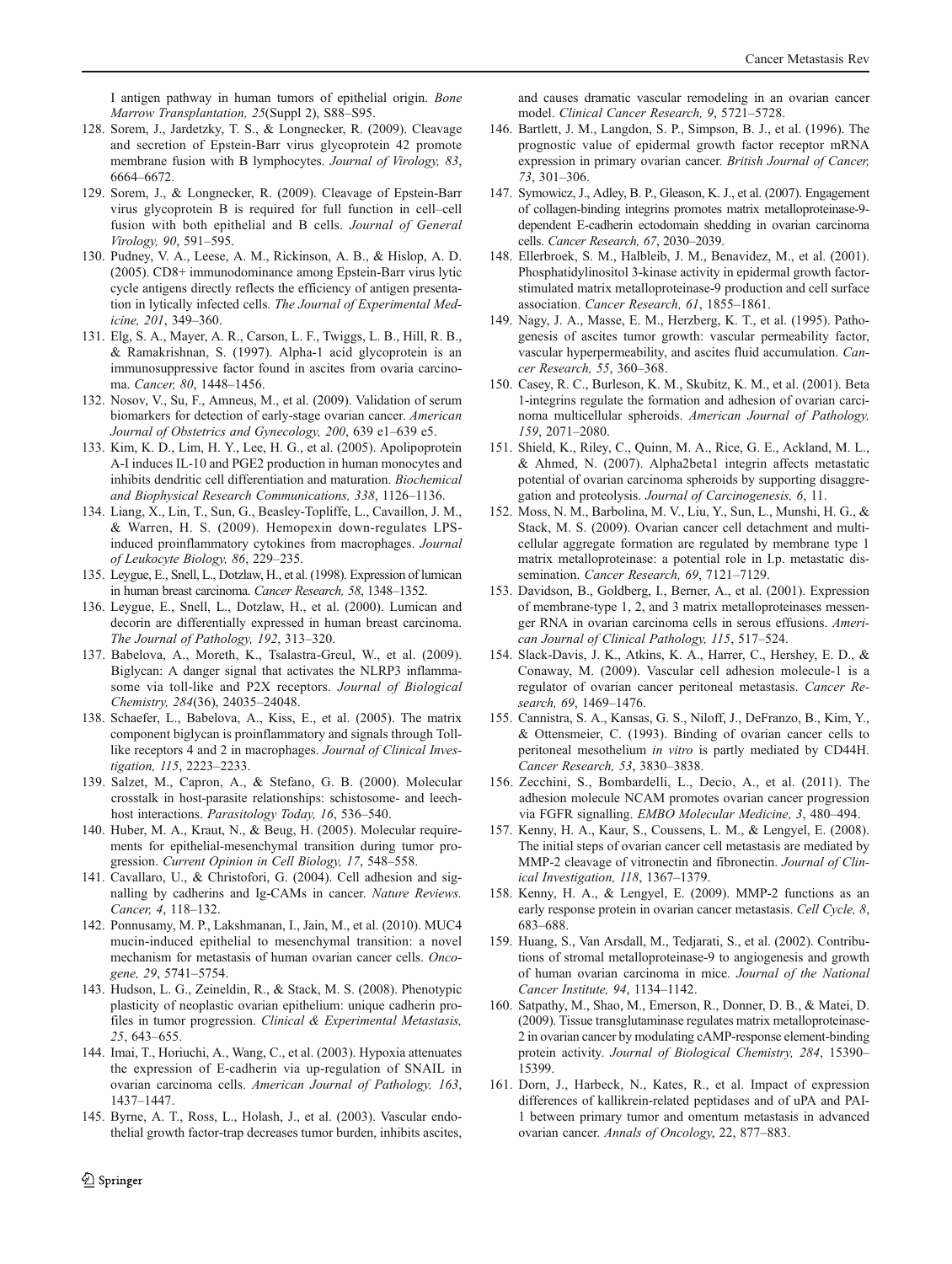- <span id="page-18-0"></span>162. Nishida, N., Yano, H., Komai, K., Nishida, T., Kamura, T., & Kojiro, M. (2004). Vascular endothelial growth factor C and vascular endothelial growth factor receptor 2 are related closely to the prognosis of patients with ovarian carcinoma. Cancer, 101, 1364–1374.
- 163. Zhu, M., Fejzo, M. S., Anderson, L., et al. (2011). Periostin promotes ovarian cancer angiogenesis and metastasis. Gynecologic Oncology, 119, 337–344.
- 164. Popple, A., Durrant, L. G., Spendlove, I., et al. (2012). The chemokine, CXCL12, is an independent predictor of poor survival in ovarian cancer. British Journal of Cancer, 106, 1306–1313.
- 165. Johnson, E. L., Singh, R., Singh, S., et al. (2010). CCL25-CCR9 interaction modulates ovarian cancer cell migration, metalloproteinase expression, and invasion. World Journal of Surgical Oncology, 8, 62.
- 166. Nieman, K.M., Kenny, H.A., Penicka, C.V., et al. Adipocytes promote ovarian cancer metastasis and provide energy for rapid tumor growth. Natural Medicines, 17, 1498–1503.
- 167. Zhang, Y., Tang, H., Cai, J., et al. (2011). Ovarian cancerassociated fibroblasts contribute to epithelial ovarian carcinoma metastasis by promoting angiogenesis, lymphangiogenesis and tumor cell invasion. Cancer Letters, 303, 47–55.
- 168. He, Y., Wu, X., Liu, X., Yan, G., & Xu, C. (2010). LC-MS/MS analysis of ovarian cancer metastasis-related proteins using a nude mouse model: 14-3-3 zeta as a candidate biomarker. Journal of Proteome Research, 9, 6180–6190.
- 169. Yaffe, M. B., Rittinger, K., Volinia, S., et al. (1997). The structural basis for 14-3-3:phosphopeptide binding specificity. Cell, 91, 961–971.
- 170. Ogihara, T., Isobe, T., Ichimura, T., et al. (1997). 14-3-3 protein binds to insulin receptor substrate-1, one of the binding sites of which is in the phosphotyrosine binding domain. Journal of Biological Chemistry, 272, 25267–25274.
- 171. Deakin, N. O., Bass, M. D., Warwood, S., et al. (2009). An integrin-alpha4-14-3-3zeta-paxillin ternary complex mediates localised Cdc42 activity and accelerates cell migration. Journal of Cell Science, 122, 1654–1664.
- 172. Ravi, D., Chen, Y., Karia, B., et al. 14-3-3 sigma expression effects G2/M response to oxygen and correlates with ovarian cancer metastasis. PLoS One, 6, e15864.
- 173. Fong, M.Y., McDunn, J., Kakar, S.S. Identification of metabolites in the normal ovary and their transformation in primary and metastatic ovarian cancer. PLoS One, 6, e19963.
- 174. Ozols, R. F., Bookman, M. A., Connolly, D. C., et al. (2004). Focus on epithelial ovarian cancer. Cancer Cell, 5, 19–24.
- 175. Bast, R. C., Jr., Klug, T. L., St John, E., et al. (1983). A radioimmunoassay using a monoclonal antibody to monitor the course of epithelial ovarian cancer. The New England Journal of Medicine, 309, 883–887.
- 176. Nustad, K., Bast, R. C., Jr., Brien, T. J., et al. (1996). Specificity and affinity of 26 monoclonal antibodies against the CA 125 antigen: first report from the ISOBM TD-1 workshop. International Society for Oncodevelopmental Biology and Medicine. Tumour Biology, 17, 196–219.
- 177. Ripley, D., Shoup, B., Majewski, A., & Chegini, N. (2004). Differential expression of interleukins IL-13 and IL-15 in normal ovarian tissue and ovarian carcinomas. Gynecologic Oncology, 92, 761–768.
- 178. Kioi, M., Kawakami, M., Shimamura, T., Husain, S. R., & Puri, R. K. (2006). Interleukin-13 receptor alpha2 chain: a potential biomarker and molecular target for ovarian cancer therapy. Cancer, 107, 1407–1418.
- 179. Hellstrom, I., Raycraft, J., Hayden-Ledbetter, M., et al. (2003). The HE4 (WFDC2) protein is a biomarker for ovarian carcinoma. Cancer Research, 63, 3695–3700.
- 180. Suzuki, M., Ohwada, M., Aida, I., Tamada, T., Hanamura, T., & Nagatomo, M. (1993). Macrophage colony-stimulating factor as a tumor marker for epithelial ovarian cancer. Obstetrics and Gynecology, 82, 946–950.
- 181. Xu, F. J., Ramakrishnan, S., Daly, L., et al. (1991). Increased serum levels of macrophage colony-stimulating factor in ovarian cancer. American Journal of Obstetrics and Gynecology, 165, 1356–1362.
- 182. Chechlinska, M., Kaminska, J., Markowska, J., Kramar, A., & Steffen, J. (2007). Peritoneal fluid cytokines and the differential diagnosis of benign and malignant ovarian tumors and residual/ recurrent disease examination. The International Journal of Biological Markers, 22, 172–180.
- 183. Xu, Y., Shen, Z., Wiper, D. W., et al. (1998). Lysophosphatidic acid as a potential biomarker for ovarian and other gynecologic cancers. Journal of the American Medical Association, 280, 719– 723.
- 184. Woolas, R. P., Conaway, M. R., Xu, F., et al. (1995). Combinations of multiple serum markers are superior to individual assays for discriminating malignant from benign pelvic masses. Gynecologic Oncology, 59, 111–116.
- 185. Zhang, Z., Barnhill, S. D., Zhang, H., et al. (1999). Combination of multiple serum markers using an artificial neural network to improve specificity in discriminating malignant from benign pelvic masses. Gynecologic Oncology, 73, 56–61.
- 186. Visintin, I., Feng, Z., Longton, G., et al. (2008). Diagnostic markers for early detection of ovarian cancer. Clinical Cancer Research, 14, 1065–1072.
- 187. Moore, R. G., & Maclaughlan, S. (2010). Current clinical use of biomarkers for epithelial ovarian cancer. Current Opinion in Oncology, 22, 492–497.
- 188. Kurman, R.J., McConnell, T.G. Characterization and comparison of precursors of ovarian and endometrial carcinoma: parts I and II. International Journal of Surgical Pathology, 18, 181S-189S.
- 189. Kurman, R. J., & McConnell, T. G. (2010). Precursors of endometrial and ovarian carcinoma. Virchows Archiv, 456, 1–12.
- 190. Kurman, R. J., & Shih Ie, M. (2010). The origin and pathogenesis of epithelial ovarian cancer: a proposed unifying theory. The American Journal of Surgical Pathology, 34, 433–443.
- 191. Longuespé, R.B., CCastellier, C., Jacquet, E., Desmons, A., Kerdraon, O., Vinatier, D., Day, R., Fournier, I., Salzet, M. The C-terminal fragment of the immunoproteasome PA28S (Reg Alpha) as an early diagnosis and tumor-relapse biomarker: evidence from mass spectrometry profiling. Histochem and Cell Biochem 2012; in press: D.O.I. [10.1007/s00418-012-0953-0.](http://dx.doi.org/10.1007/s00418-012-0953-0)
- 192. Tinelli, A., Vergara, D., Martignago, R., et al. (2007). Ovarian cancer biomarkers: a focus on genomic and proteomic findings. Current Genomics, 8, 335–342.
- 193. Diefenbach, C. S., Soslow, R. A., Iasonos, A., et al. (2006). Lysophosphatidic acid acyltransferase-beta (LPAAT-beta) is highly expressed in advanced ovarian cancer and is associated with aggressive histology and poor survival. Cancer, 107, 1511–1519.
- 194. Kim, H., Watkinson, J., Varadan, V., & Anastassiou, D. (2010). Multi-cancer computational analysis reveals invasion-associated variant of desmoplastic reaction involving INHBA, THBS2 and COL11A1. BMC Medical Genomics, 3, 51.
- 195. Oikonomopoulou, K., Batruch, I., Smith, C. R., Soosaipillai, A., Diamandis, E. P., & Hollenberg, M. D. (2010). Functional proteomics of kallikrein-related peptidases in ovarian cancer ascites fluid. Biological Chemistry, 391, 381–390.
- 196. Ahmed, A. S., Dew, T., Lawton, F. G., et al. (2007). Tumour M2- PK as a predictor of surgical outcome in ovarian cancer, a prospective cohort study. European Journal of Gynaecological Oncology, 28, 103–108.
- 197. Ayhan, A., Ertunc, D., & Tok, E. C. (2005). Expression of the c-Met in advanced epithelial ovarian cancer and its